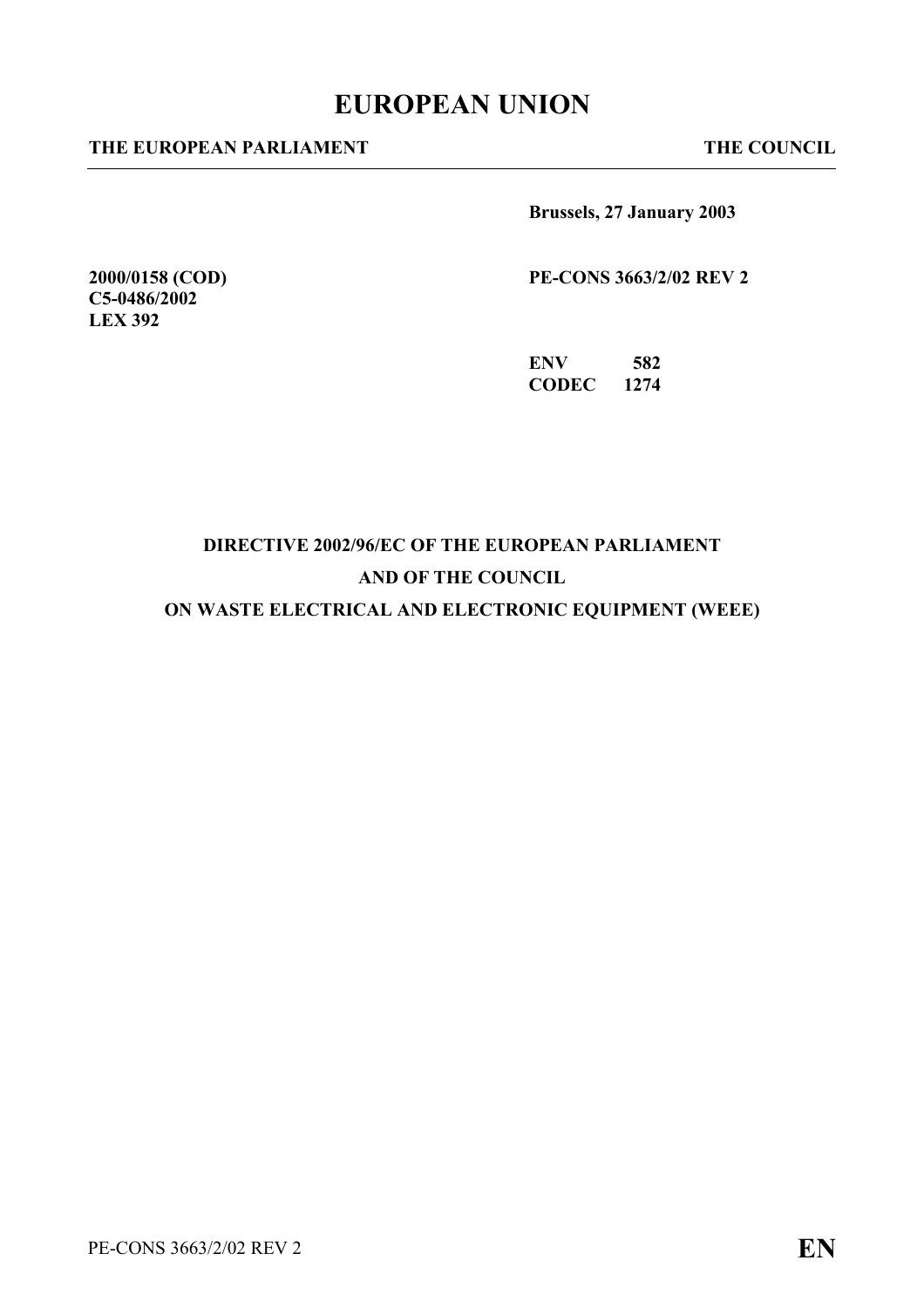# **DIRECTIVE 2002/96/EC OF THE EUROPEAN PARLIAMENT AND OF THE COUNCIL of 27 January 2003**

on waste electrical and electronic equipment (WEEE)

#### THE EUROPEAN PARLIAMENT AND THE COUNCIL OF THE EUROPEAN UNION,

Having regard to the Treaty establishing the European Community, and in particular Article 175(1) thereof,

Having regard to the proposal from the Commission **<sup>1</sup>** [,](#page-1-0)

Having regard to the Opinion of the Economic and Social Committee **[2](#page-1-1)** ,

Having regard to the Opinion of the Committee of Regions **[3](#page-1-2)** ,

Acting in accordance with the procedure laid down in Article 251 of the Treaty in the light of the joint text approved by the Conciliation Committee on 8 November 2002 **[4](#page-1-3)** ,

<span id="page-1-0"></span> $\mathbf{1}$ <sup>1</sup> OJ C 365 E, 19.12.2000, p. 184 and OJ C 240 E, 28.8.2001, p. 298.

<span id="page-1-1"></span><sup>&</sup>lt;sup>2</sup> OJ C 116, 20.4.2001, p. 38.

<span id="page-1-2"></span>**<sup>3</sup>** OJ C 148, 18.5.2001, p. 1.

<span id="page-1-3"></span>**<sup>4</sup>** Opinion of the European Parliament of 15 May 2001 (OJ C 34E, 7.2.2002, p. 115), Council Common Position of 4 December 2001 (OJ C 110E, 7.5.2002, p.1) and Decision of the European Parliament of 10 April 2002 (not yet published in the Official Journal). Decision of the European Parliament of 18 December 2002 and Decision of the Council of 16 December 2002.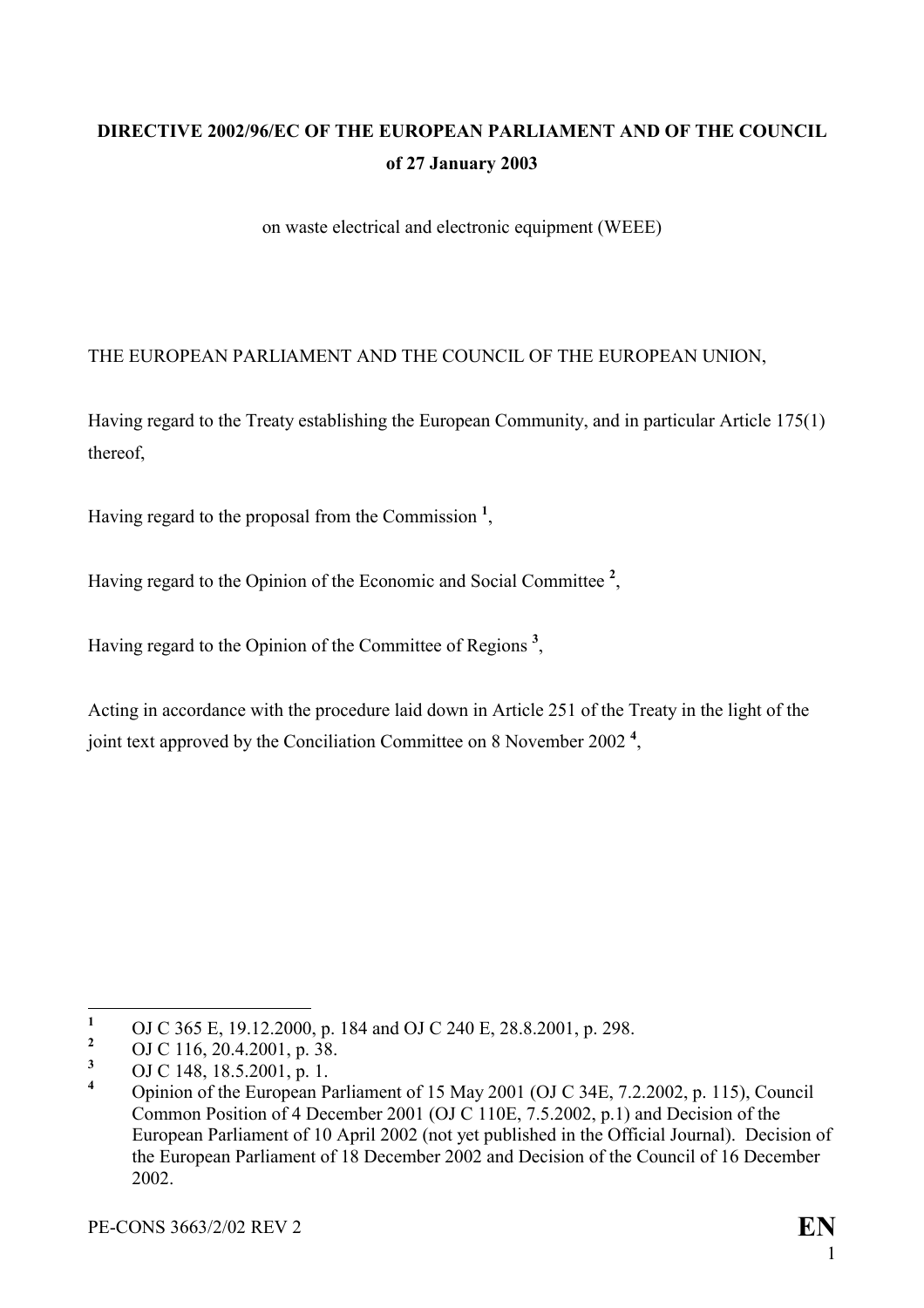#### Whereas:

- (1) The objectives of the Community's environment policy are, in particular, to preserve, protect and improve the quality of the environment, protect human health and utilise natural resources prudently and rationally. That policy is based on the precautionary principle and principles that preventive action should be taken, that environmental damage should as a priority be rectified at source and that the polluter should pay.
- (2) The Community programme of policy and action in relation to the environment and sustainable development ("Fifth Environmental Action Programme")<sup>1</sup> [s](#page-2-0)tates that the achievement of sustainable development calls for significant changes in current patterns of development, production, consumption and behaviour and advocates, inter alia, the reduction of wasteful consumption of natural resources and the prevention of pollution. It mentions waste electrical and electronic equipment (WEEE) as one of the target areas to be regulated, in view of the application of the principles of prevention, recovery and safe disposal of waste.
- (3) The Commission Communication of 30 July 1996 on review of the Community strategy for waste management states that, where the generation of waste cannot be avoided, it should be re-used or recovered for its material or energy.

<span id="page-2-0"></span> **1** OJ C 138, 17.5.1993, p. 5.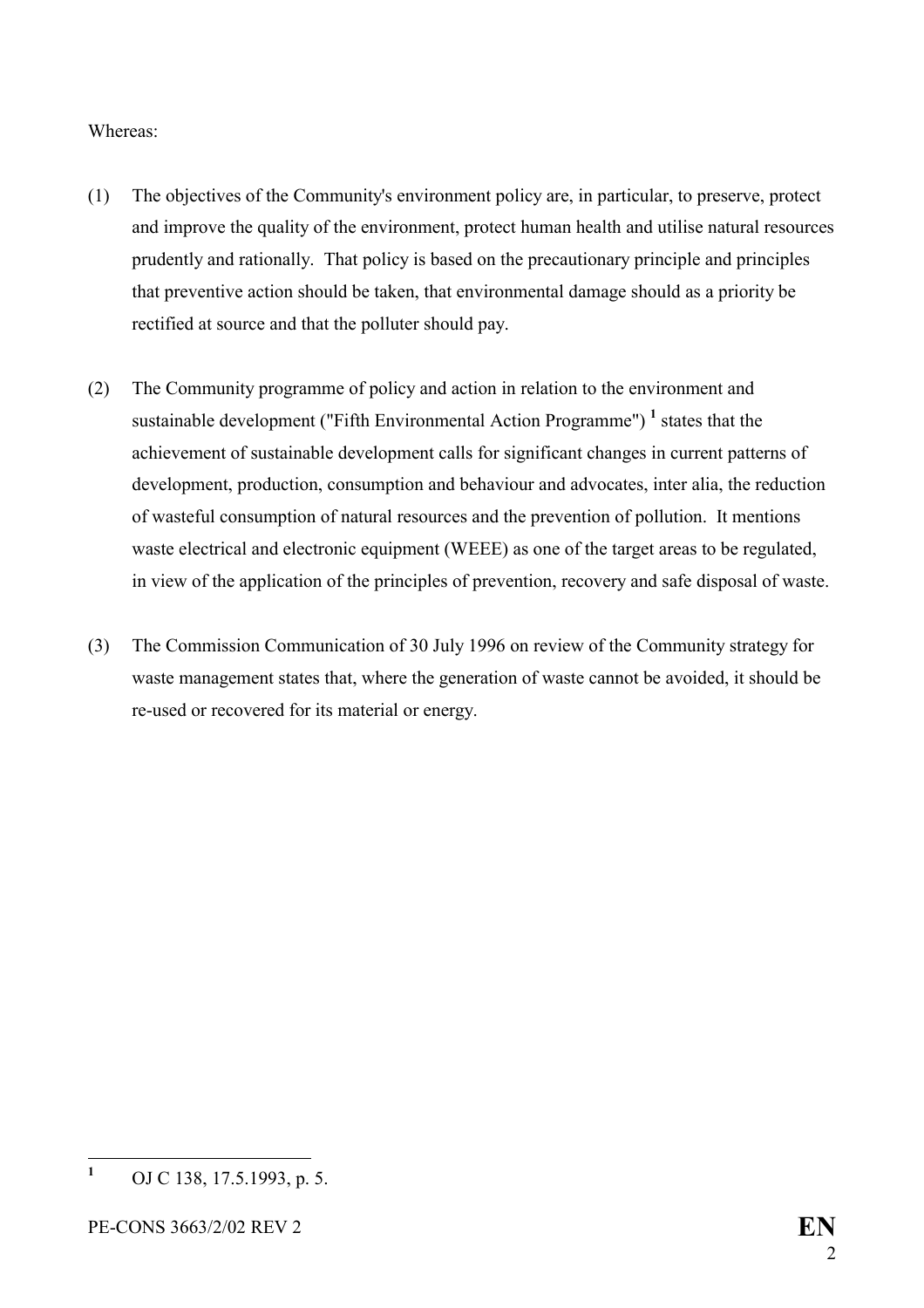- (4) The Council in its Resolution of 24 February 1997 on a Community strategy for waste management<sup>[1](#page-3-0)</sup> insisted on the need for promoting waste recovery with a view to reducing the quantity of waste for disposal and saving natural resources, in particular by re-use, recycling, composting and recovering energy from waste and recognised that the choice of options in any particular case must have regard to environmental and economic effects but that until scientific and technological progress is made and life-cycle analyses are further developed, re-use and material recovery should be considered preferable where and insofar as they are the best environmental options. The Council also invited the Commission to develop, as soon as possible, an appropriate follow-up to the projects of the priority waste streams programme, including WEEE.
- (5) The European Parliament, in its Resolution of 14 November 1996 **[2](#page-3-1)** , asked the Commission to present proposals for Directives on a number of priority waste streams, including electrical and electronic waste, and to base such proposals on the principle of producer responsibility. The European Parliament, in the same Resolution, requests the Council and the Commission to put forward proposals for cutting the volume of waste.
- (6) Council Directive 75/442/EEC of 15 July 1975 on waste **[3](#page-3-2)** provides that specific rules for particular instances or supplementing those of Directive 75/442/EEC on the management of particular categories of waste may be laid down by means of individual Directives.

<span id="page-3-0"></span> **1** OJ C 76, 11.3.1997, p. 1*.* **<sup>2</sup>**

<span id="page-3-1"></span>OJ C 362, 2.12.1996, p. 241.

<span id="page-3-2"></span>**<sup>3</sup>** OJ L 194, 25.7.1975, p.47. Directive as last amended by Commission Decision 96/350/EC (OJ L 135, 6.6.1996, p. 32).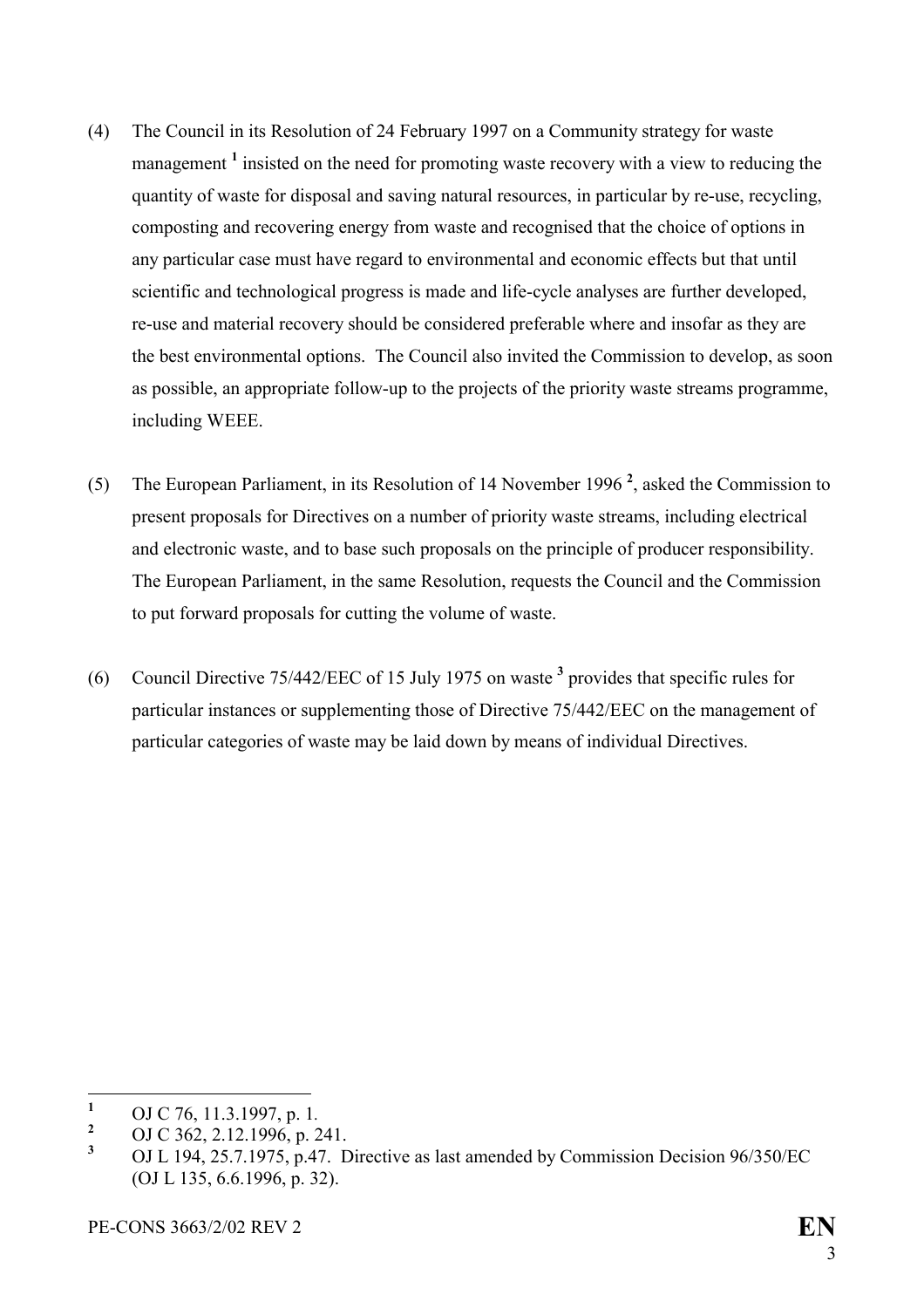- (7) The amount of WEEE generated in the Community is growing rapidly. The content of hazardous components in electrical and electronic equipment (EEE) is a major concern during the waste management phase and recycling of WEEE is not undertaken to a sufficient extent.
- (8) The objective of improving the management of WEEE cannot be achieved effectively by Member States acting individually. In particular, different national applications of the producer responsibility principle may lead to substantial disparities in the financial burden on economic operators. Having different national policies on the management of WEEE hampers the effectiveness of recycling policies. For that reason the essential criteria should be laid down at Community level.
- (9) The provisions of this Directive should apply to products and producers irrespective of the selling technique, including distance and electronic selling. In this connection the obligations of producers and distributors using distance and electronic selling channels should, as far as is practicable, take the same form and should be enforced in the same way in order to avoid other distribution channels having to bear the costs of the provisions of this Directive concerning WEEE for which the equipment was sold by distant or electronic selling.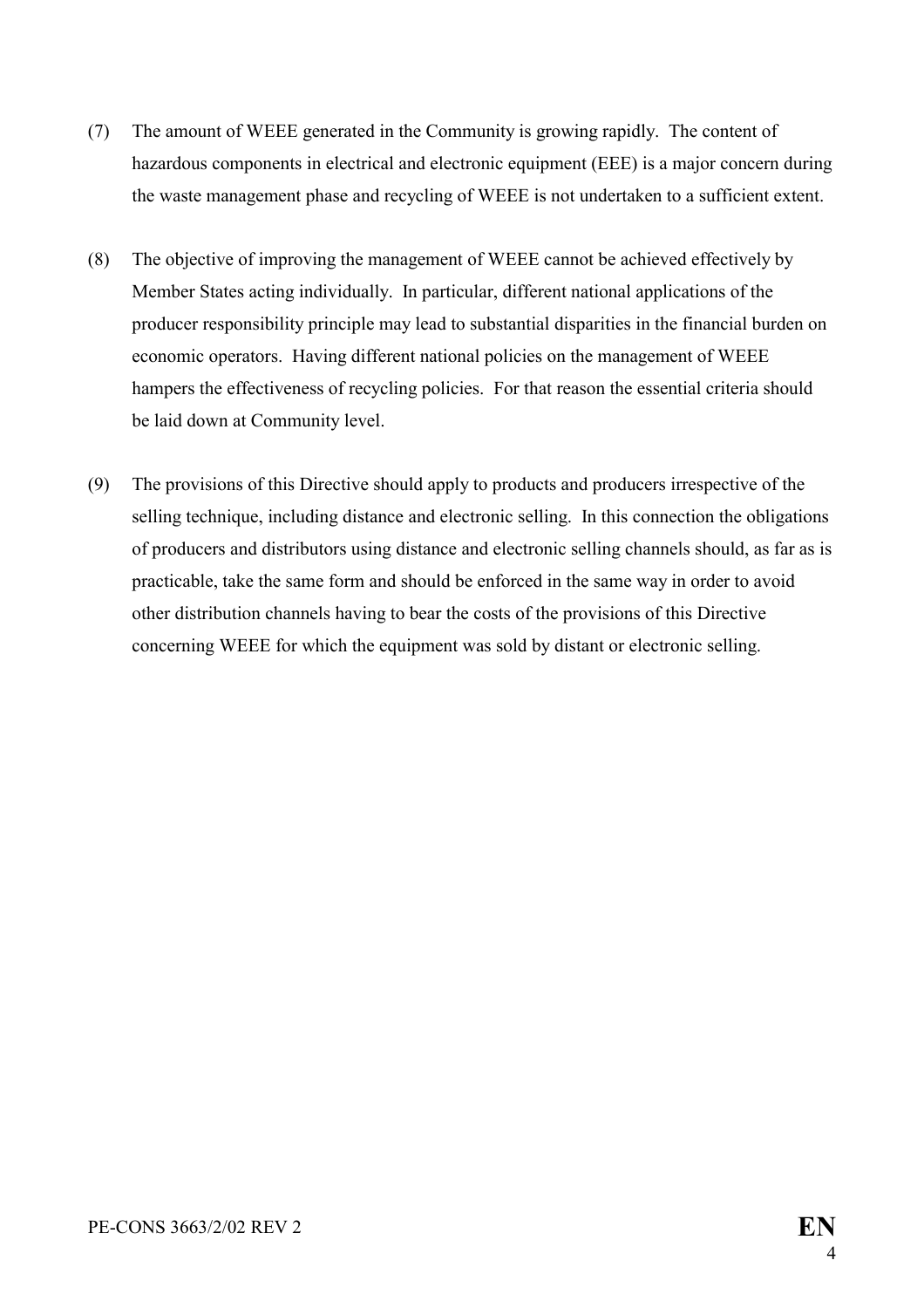- (10) This Directive should cover all electrical and electronic equipment used by consumers and electrical and electronic equipment intended for professional use. This Directive should apply without prejudice to Community legislation on safety and health requirements protecting all actors in contact with WEEE as well as specific Community waste management legislation, in particular Council Directive 91/157/EEC of 18 March 1991 on batteries and accumulators containing certain dangerous substances **<sup>1</sup>** [.](#page-5-0)
- (11) Directive 91/157/EEC needs to be revised as soon as possible, particularly in the light of this Directive.
- (12) The establishment, by this Directive, of producer responsibility is one of the means of encouraging the design and production of electrical and electronic equipment which take into full account and facilitate their repair, possible upgrading, re-use, disassembly and recycling.
- (13) In order to guarantee the safety and health of distributors' personnel involved in the take-back and handling of WEEE, Member States should, in accordance with national and Community legislation on safety and health requirements, determine the conditions under which take-back may be refused by distributors.
- (14) Member States should encourage the design and production of electrical and electronic equipment which take into account and facilitate dismantling and recovery, in particular the re-use and recycling of WEEE, their components and materials. Producers should not prevent, through specific design features or manufacturing processes, WEEE from being re-used, unless such specific design features or manufacturing processes present overriding advantages, for example with regard to the protection of the environment and/or safety requirements.

<span id="page-5-0"></span> $\mathbf{1}$ **<sup>1</sup>** OJ L 78, 26.3.1991, p. 38. Directive as amended by Commission Directive 98/101/EC (OJ L 1, 5.1.1999, p. 1).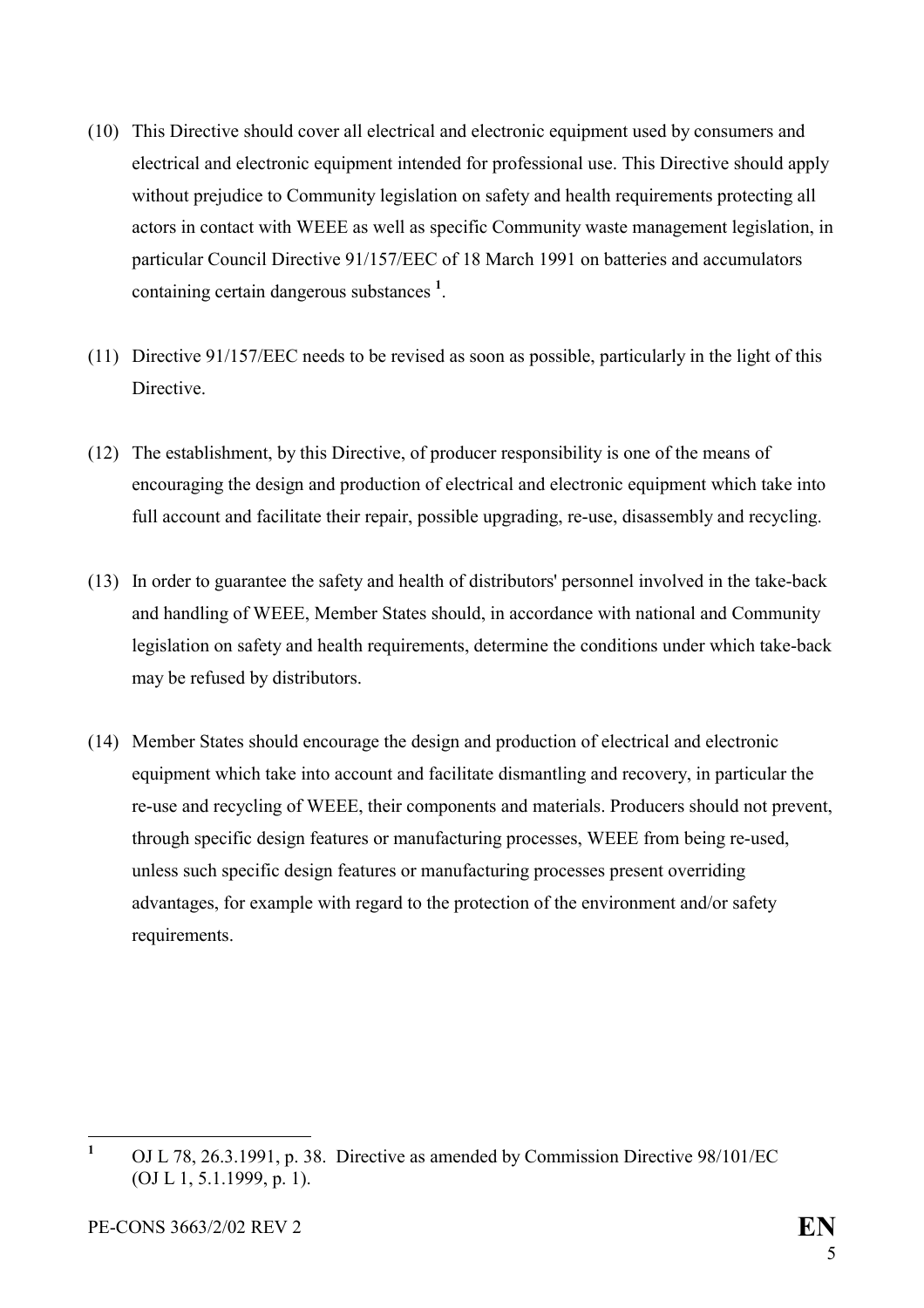- (15) Separate collection is the precondition to ensure specific treatment and recycling of WEEE and is necessary to achieve the chosen level of protection of human health and the environment in the Community. Consumers have to actively contribute to the success of such collection and should be encouraged to return WEEE. For this purpose, convenient facilities should be set up for the return of WEEE, including public collection points, where private households should be able to return their waste at least free of charge.
- (16) In order to attain the chosen level of protection and harmonised environmental objectives of the Community, Member States should adopt appropriate measures to minimise the disposal of WEEE as unsorted municipal waste and to achieve a high level of separate collection of WEEE. In order to ensure that Member States strive to set up efficient collection schemes, they should be required to achieve a high level of collection of WEEE from private households.
- (17) Specific treatment for WEEE is indispensable in order to avoid the dispersion of pollutants into the recycled material or the waste stream. Such treatment is the most effective means of ensuring compliance with the chosen level of protection of the environment of the Community. Any establishment or undertakings carrying out recycling and treatment operations should comply with minimum standards to prevent negative environmental impacts associated with the treatment of WEEE. Best available treatment, recovery and recycling techniques should be used provided that they ensure human health and high environmental protection. Best available treatment, recovery and recycling techniques may be further defined in accordance with the procedures of Directive 96/61/EC.
- (18) Where appropriate, priority should be given to the re-use of WEEE and its components, subassemblies and consumables. Where re-use is not preferable, all WEEE collected separately should be sent for recovery, in the course of which a high level of recycling and recovery should be achieved. In addition*,* producers should be encouraged to integrate recycled material in new equipment.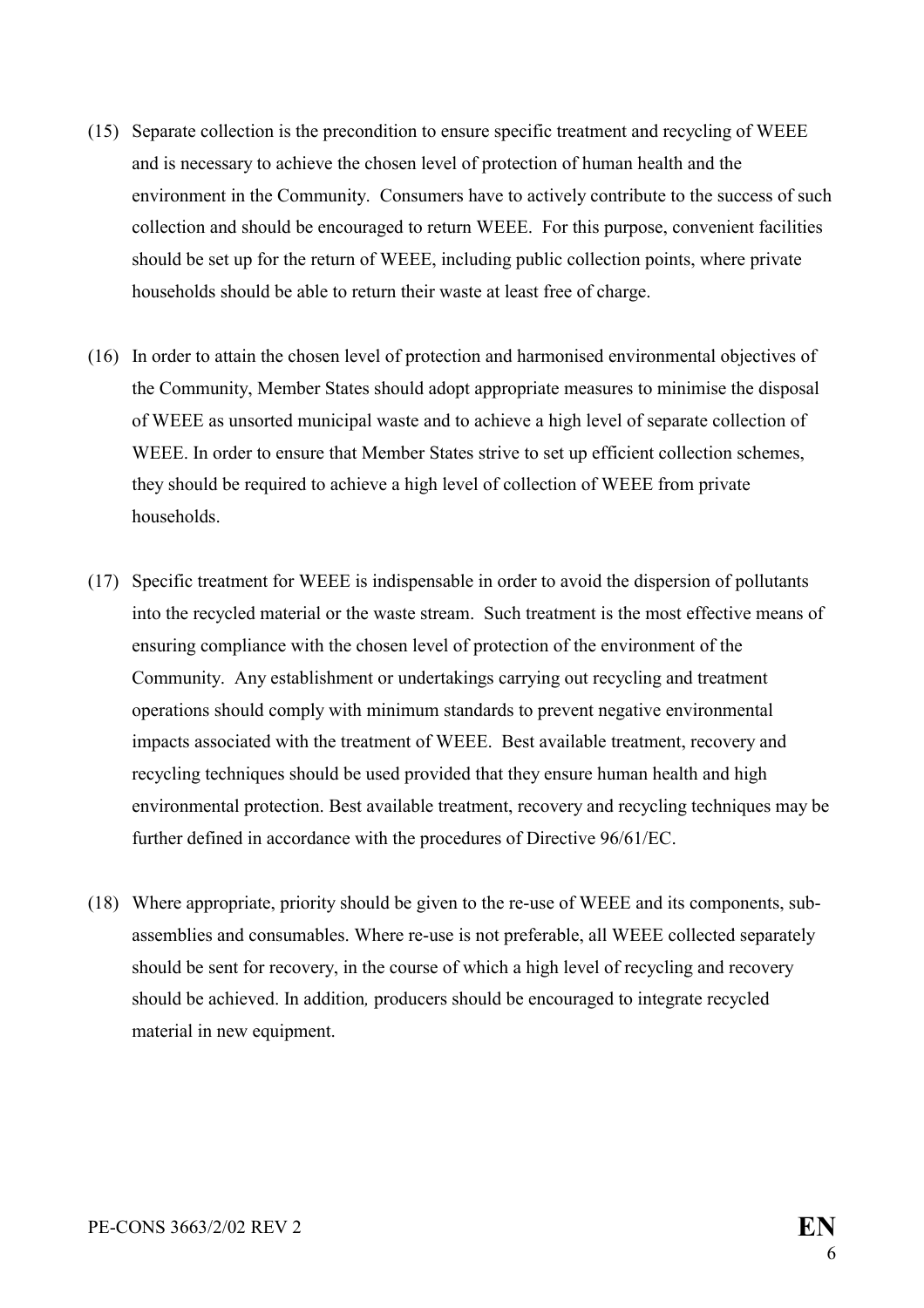- (19) Basic principles with regard to the financing of WEEE management have to be set at Community level and financing schemes have to contribute to high collection rates as well as to the implementation of the principle of producer responsibility.
- (20) Users of electrical and electronic equipment from private households should have the possibility of returning WEEE at least free of charge. Producers should therefore finance collection from collection facilities, and the treatment, recovery and disposal of WEEE. In order to give maximum effect to the concept of producer responsibility, each producer should be responsible for financing the management of the waste from his own products. The producer should be able to choose to fulfil this obligation either individually or by joining a collective scheme. Each producer should, when placing a product on the market, provide a financial guarantee to prevent costs for the management of WEEE from orphan products from falling on society or the remaining producers. The responsibility for the financing of the management of historical waste should be shared by all existing producers in collective financing schemes to which all producers, existing on the market when the costs occur, contribute proportionately. Collective financing schemes should not have the effect of excluding niche and low-volume producers, importers and new entrants. For a transitional period, producers should be allowed to show purchasers, on a voluntary basis at the time of sale of new products, the costs of collecting, treating and disposing in an environmentally sound way of historical waste. Producers making use of this provision should ensure that the costs mentioned do not exceed the actual costs incurred.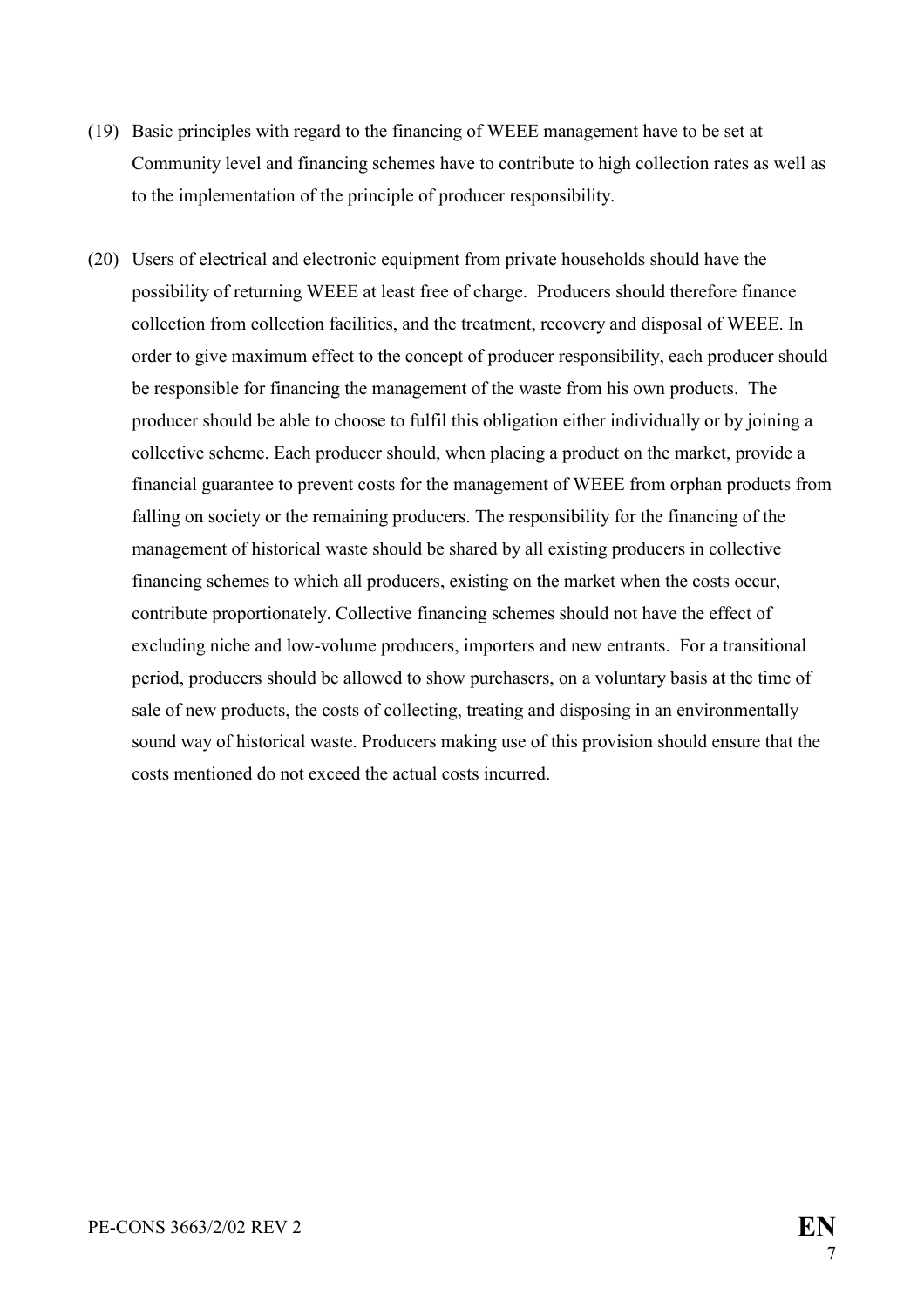- (21) Information to users about the requirement not to dispose of WEEE as unsorted municipal waste and to collect WEEE separately, and about the collection systems and their role in the management of WEEE, is indispensable for the success of WEEE collection. Such information implies the proper marking of electrical and electronic equipment which could end up in rubbish bins or similar means of municipal waste collection.
- (22) Information on component and material identification to be provided by producers is important to facilitate the management, and in particular the treatment and recovery/recycling, of WEEE.
- (23) Member States should ensure that inspection and monitoring infrastructure enable the proper implementation of this Directive to be verified, having regard, inter alia, to Recommendation 2001/331/EC of the European Parliament and the Council of 4 April 2001 providing for minimum criteria for environmental inspections in the Member States<sup>[1](#page-8-0)</sup>.
- (24) Information about the weight or, if this is not possible, the numbers of items of electrical and electronic equipment put on the market in the Community and the rates of collection, re-use (including as far as possible re-use of whole appliances), recovery/recycling and export of WEEE collected in accordance with this Directive is necessary to monitor the achievement of the objectives of this Directive.
- (25) Member States may choose to implement certain provisions of this Directive by means of agreements between the competent authorities and the economic sectors concerned provided that particular requirements are met.

<span id="page-8-0"></span> **1** OJ L 118, 27.4.2001, p. 41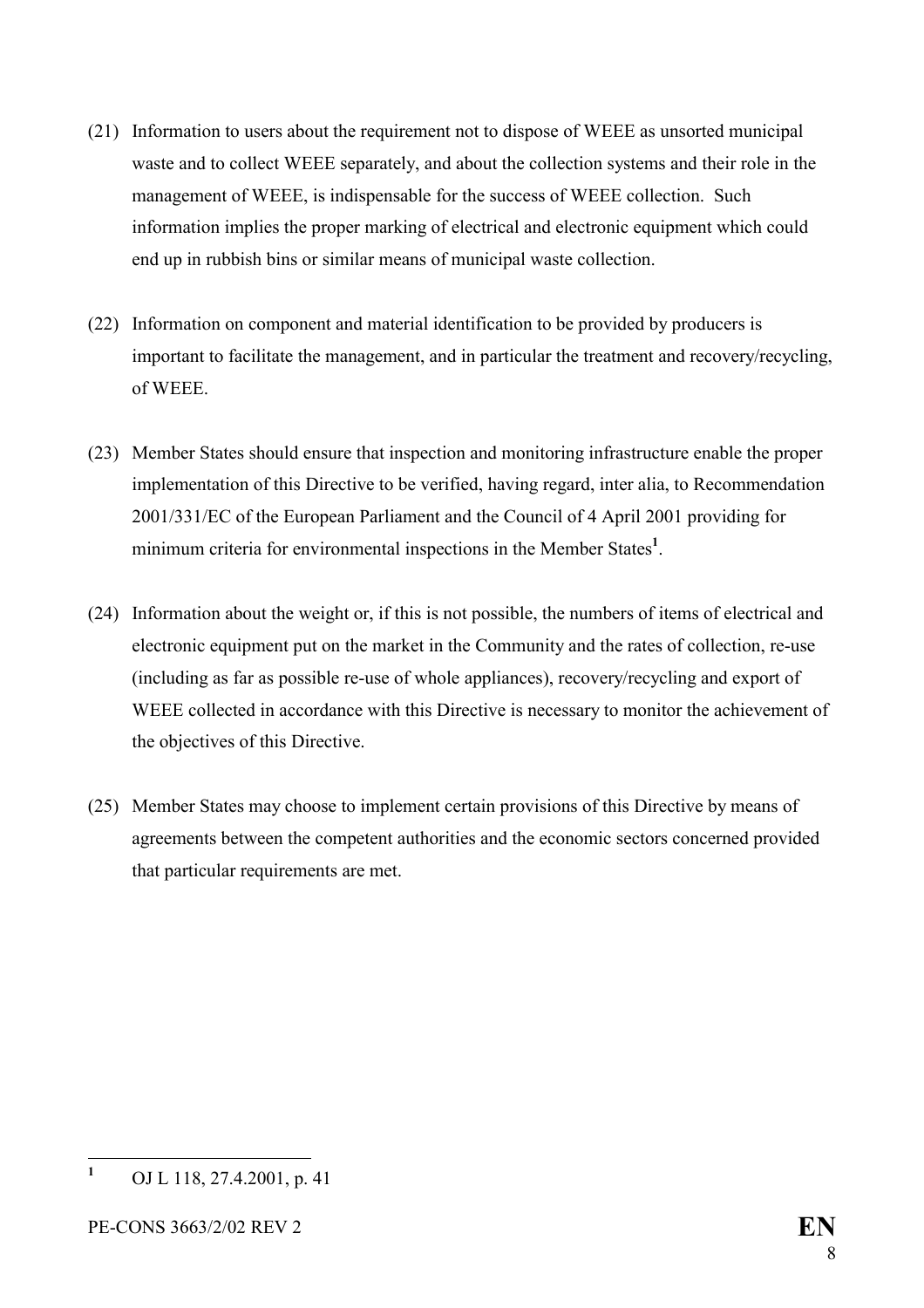- (26) The adaptation to scientific and technical progress of certain provisions of the Directive, the list of products -falling under the categories set out in Annex IA, the selective treatment for materials and components of WEEE, the technical requirements for storage and treatment of WEEE and the symbol for the marking of EEE should be effected by the Commission under a committee procedure.
- (27) The measures necessary for the implementation of this Directive should be adopted in accordance with Council Decision 1999/468/EC of 28 June 1999 laying down the procedures for the exercise of implementing powers conferred on the Commission **[1](#page-9-0)** ,

<span id="page-9-0"></span> **1** OJ 184, 17.7.1999, p. 23.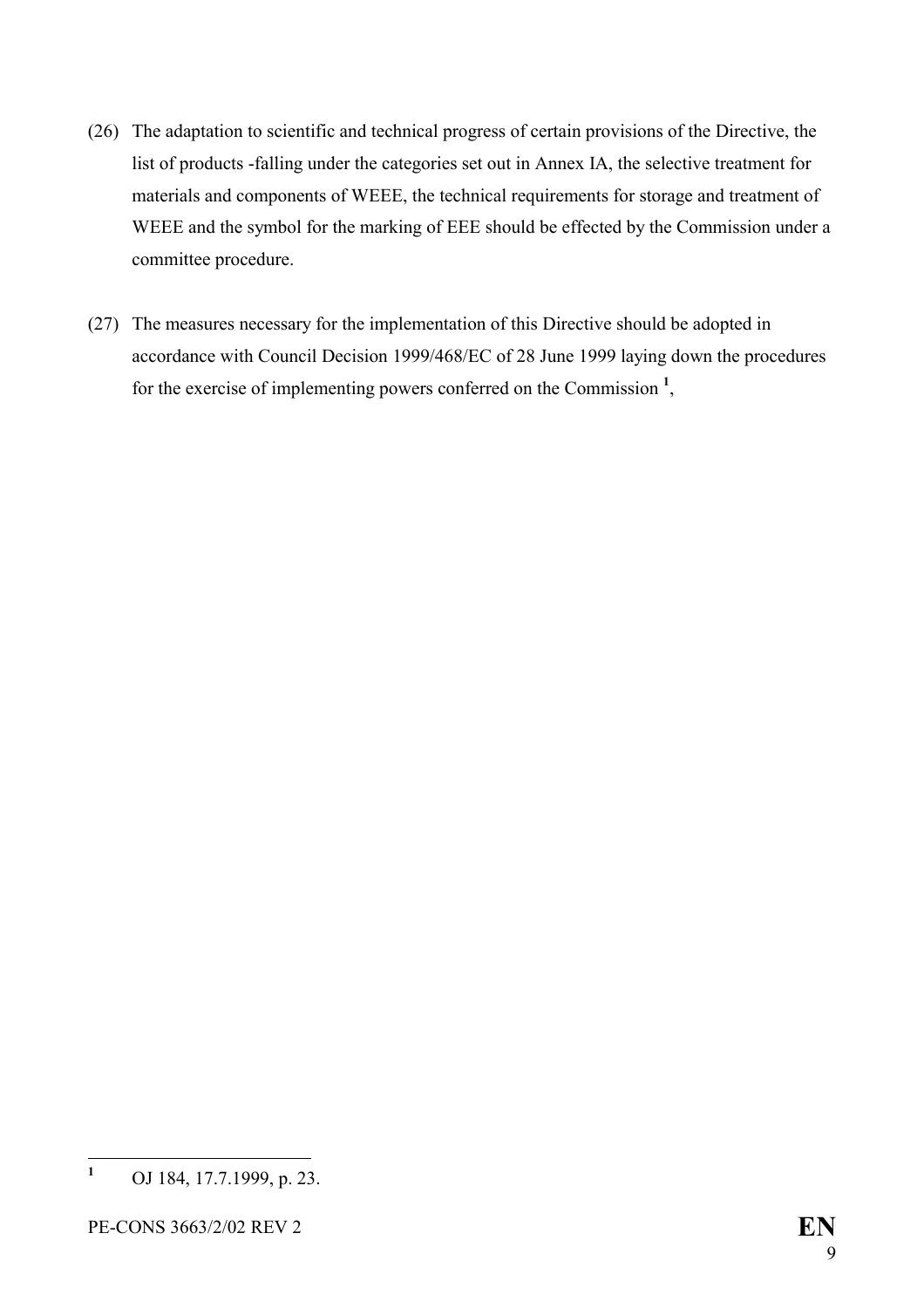#### HAVE ADOPTED THIS DIRECTIVE:

#### Article 1

#### **Objectives**

The purpose of this Directive is, as a first priority, the prevention of waste electrical and electronic equipment (WEEE), and in addition, the re-use, recycling and other forms of recovery of such wastes so as to reduce the disposal of waste. It also seeks to improve the environmental performance of all operators involved in the life cycle of electrical and electronic equipment, e.g. producers, distributors and consumers and in particular those operators directly involved in the treatment of waste electrical and electronic equipment.

#### Article 2

#### Scope

1. This Directive shall apply to electrical and electronic equipment falling under the categories set out in Annex IA provided that the equipment concerned is not part of another type of equipment that does not fall within the scope of this Directive. Annex IB contains a list of products which fall under the categories set out in Annex IA.

2. This Directive shall apply without prejudice to Community legislation on safety and health requirements and specific Community waste management legislation.

3. Equipment which is connected with the protection of the essential interests of the security of Member States, arms, munitions and war material shall be excluded from this Directive. This does not, however, apply to products which are not intended for specifically military purposes.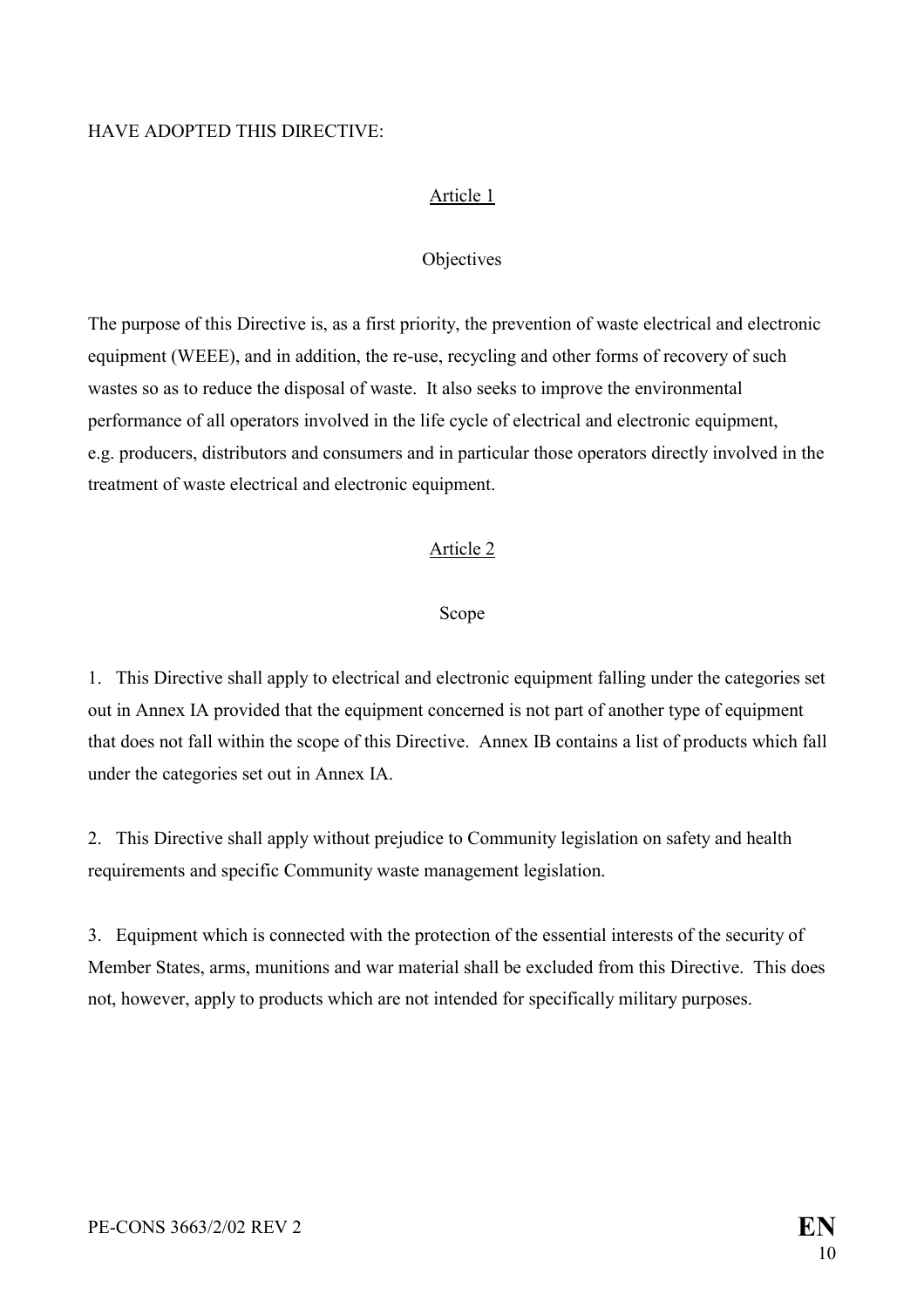#### Article 3

#### **Definitions**

For the purposes of this Directive, the following definitions shall apply:

- (a) "electrical and electronic equipment" or "EEE" means equipment which is dependent on electric currents or electromagnetic fields in order to work properly and equipment for the generation, transfer and measurement of such currents and fields falling under the categories set out in Annex IA and designed for use with a voltage rating not exceeding 1000 Volt for alternating current and 1500 Volt for direct current;
- (b) "waste electrical and electronic equipment" or "WEEE" means electrical or electronic equipment which is waste within the meaning of Article 1(a) of Directive 75/442/EEC, including all components, sub-assemblies and consumables which are part of the product at the time of discarding;
- (c) "prevention" means measures aimed at reducing the quantity and the harmfulness to the environment of WEEE and materials and substances contained therein;
- (d) "re-use" means any operation by which WEEE or components thereof are used for the same purpose for which they were conceived, including the continued use of the equipment or components thereof which are returned to collection points, distributors, recyclers or manufacturers;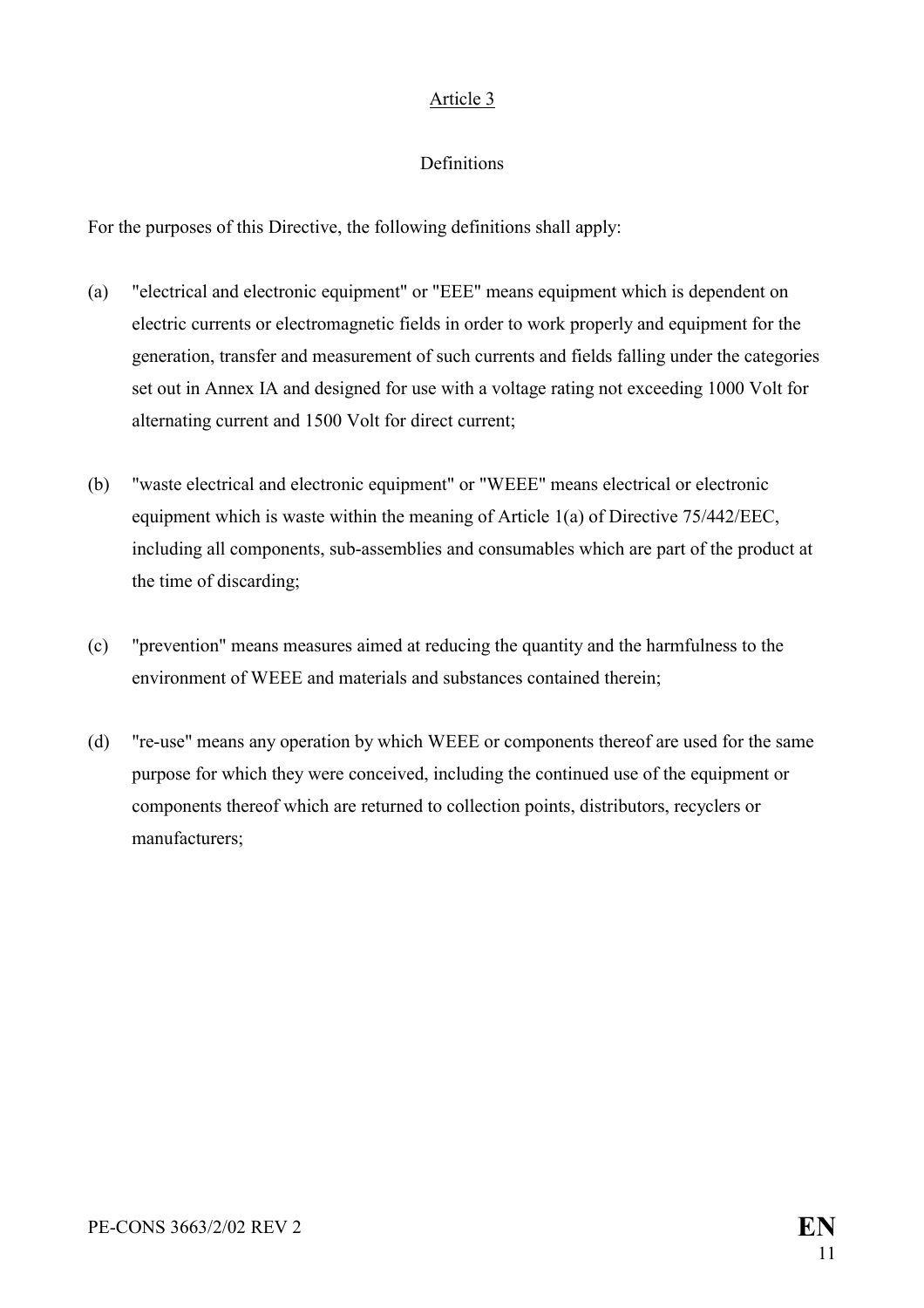- (e) "recycling" means the reprocessing in a production process of the waste materials for the original purpose or for other purposes, but excluding energy recovery which means the use of combustible waste as a means of generating energy through direct incineration with or without other waste but with recovery of the heat;
- (f) "recovery" means any of the applicable operations provided for in Annex IIB to Directive 75/442/EEC;
- (g) "disposal" means any of the applicable operations provided for in Annex IIA to Directive 75/442/EEC;
- (h) "treatment" means any activity after the WEEE has been handed over to a facility for depollution, disassembly, shredding, recovery or preparation for disposal and any other operation carried out for the recovery and/or the disposal of the WEEE;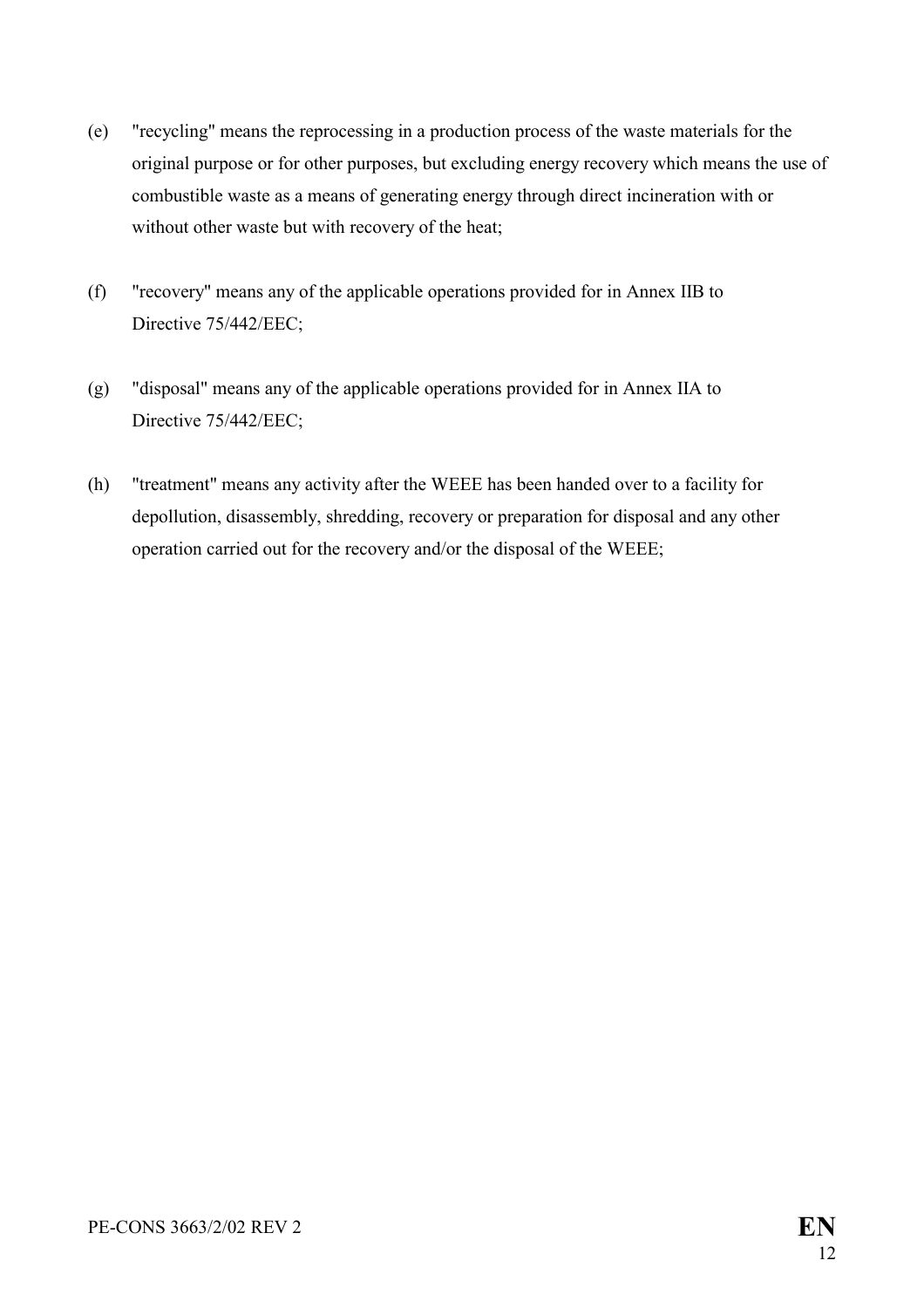- (i) "producer" means any person who, irrespective of the selling technique used, including by means of distance communication in accordance with Directive 97/7/EC of the European Parliament and of the Council of 20 May 1997 on the protection of consumers in respect of distance contracts **[1](#page-13-0)** :
	- (i) manufactures and sells electrical and electronic equipment under his own brand,
	- (ii) resells under his own brand equipment produced by other suppliers, a reseller not being regarded as the "producer" if the brand of the producer appears on the equipment, as provided for in sub-point (i), or
	- (iii) imports or exports electrical and electronic equipment on a professional basis into a Member State.

Whoever exclusively provides financing under or pursuant to any finance agreement shall not be deemed a "producer" unless he also acts as a producer within the meaning of sub-points (i) to (iii)*.*

- (j) "distributor" means any person who provides electrical or electronic equipment on a commercial basis to the party who is going to use it;
- (k) "WEEE from private households" means WEEE which comes from private households and from commercial, industrial, institutional and other sources which, because of its nature and quantity, is similar to that from private households;

<span id="page-13-0"></span> **1** OJ L 144, 4.6.1997, p. 19.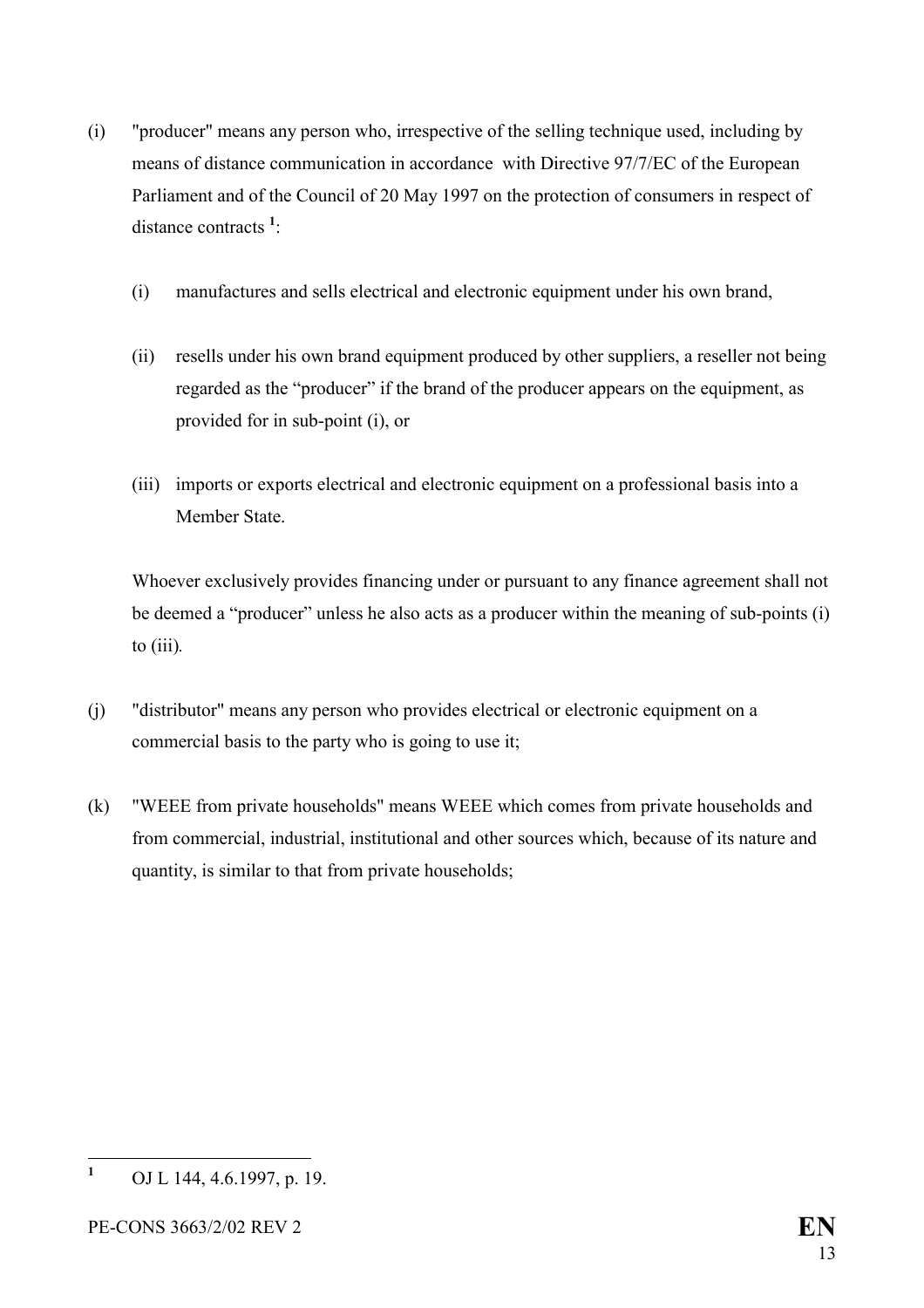- (l) "dangerous substance or preparation" means any substance or preparation which has to be considereddangerous under Council Directive 67/548/EEC<sup>1</sup> or Directive 1999/45/EC of the European Parliament and of the Council **[2](#page-14-1)** .
- (m) "finance agreement" means any loan, lease, hiring or deferred sale agreement or arrangement relating to any equipment whether or not the terms of that agreement or arrangement or any collateral agreement or arrangement provide that a transfer of ownership of that equipment will or may take place.

#### Article 4

#### Product design

Member States shall encourage the design and production of electrical and electronic equipment which take into account and facilitate dismantling and recovery, in particular the re-use and recycling of WEEE, their components and materials. In this context, Member States shall take appropriate measures so that producers do not prevent, through specific design features or manufacturing processes, WEEE from being re-used, unless such specific design features or manufacturing processes present overriding advantages, for example, with regard to the protection of the environment and/or safety requirements.

<span id="page-14-0"></span> **1** OJ 196, 16.8.1967, p. 1. Directive as last amended by Commission Directive 2001/59/EC (OJ L 225, 21.8.2001, p. 1).

<span id="page-14-1"></span>**<sup>2</sup>** OJ L 200, 30.7.1999, p. 1. Directive as amended by Commission Directive 2001/60/EC (OJ L 226, 22.8.2001, p. 5).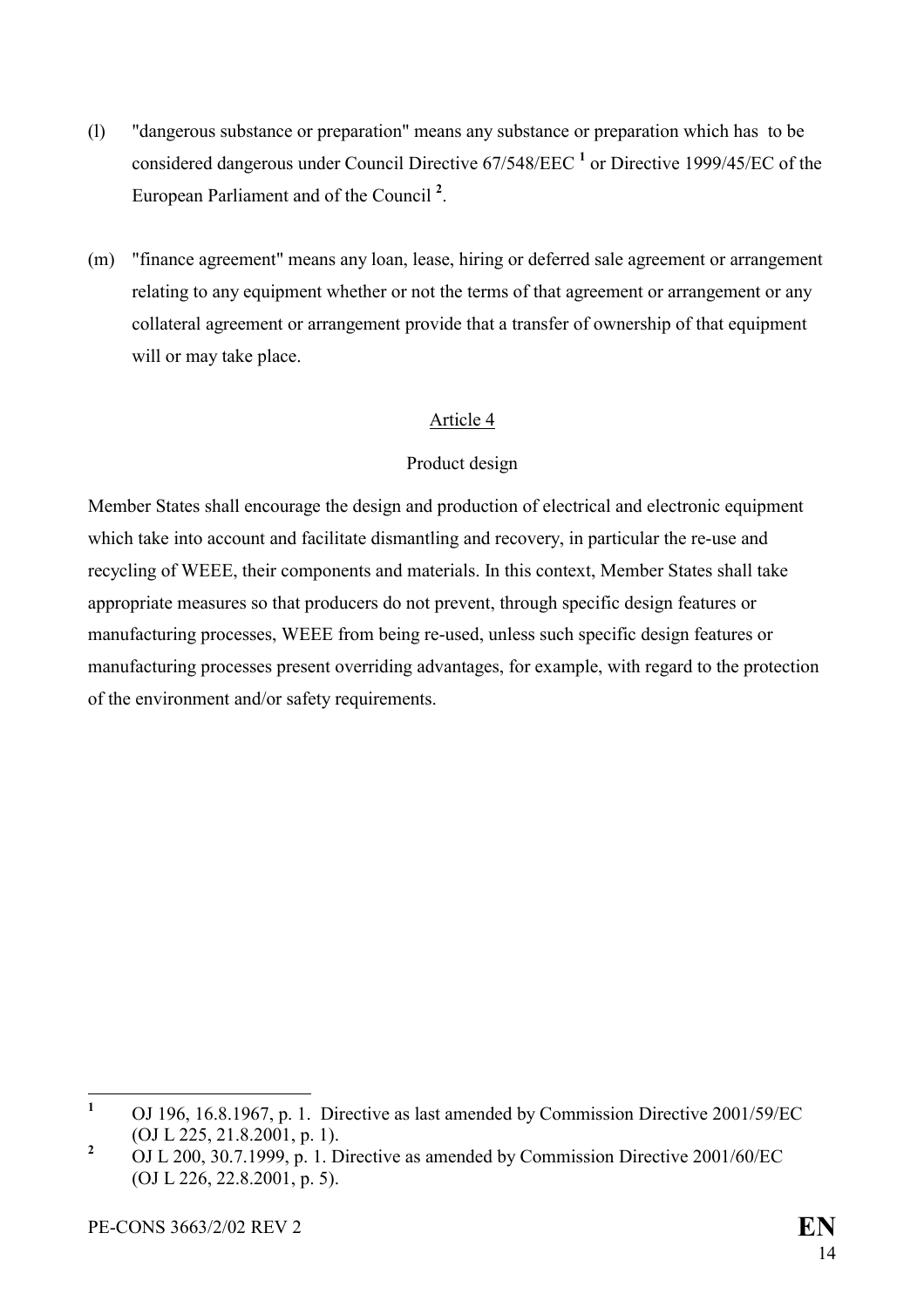### Article 5

### Separate collection

1. Member States shall adopt appropriate measures in order to minimise the disposal of WEEE as unsorted municipal waste and to achieve a high level of separate collection of WEEE.

2. For WEEE from private households, Member States shall ensure that by...**[\\*](#page-15-0)** :

- (a) systems are set up allowing final holders and distributors to return such waste at least free of charge. Member States shall ensure the availability and accessibility of the necessary collection facilities, taking into account in particular the population density;
- (b) when supplying a new product, distributors shall be responsible for ensuring that such waste can be returned to the distributor at least free of charge on a one-to-one basis as long as the equipment is of equivalent type and has fulfilled the same functions as the supplied equipment. Member States may depart from this provision provided they ensure that returning the WEEE is not thereby made more difficult for the final holder and provided that these systems remain free of charge for the final holder. Member States making use of this provision shall inform the Commission thereof;

 $\overline{a}$ 

<span id="page-15-0"></span>**\***

 <sup>30</sup> months after the entry into force of this Directive.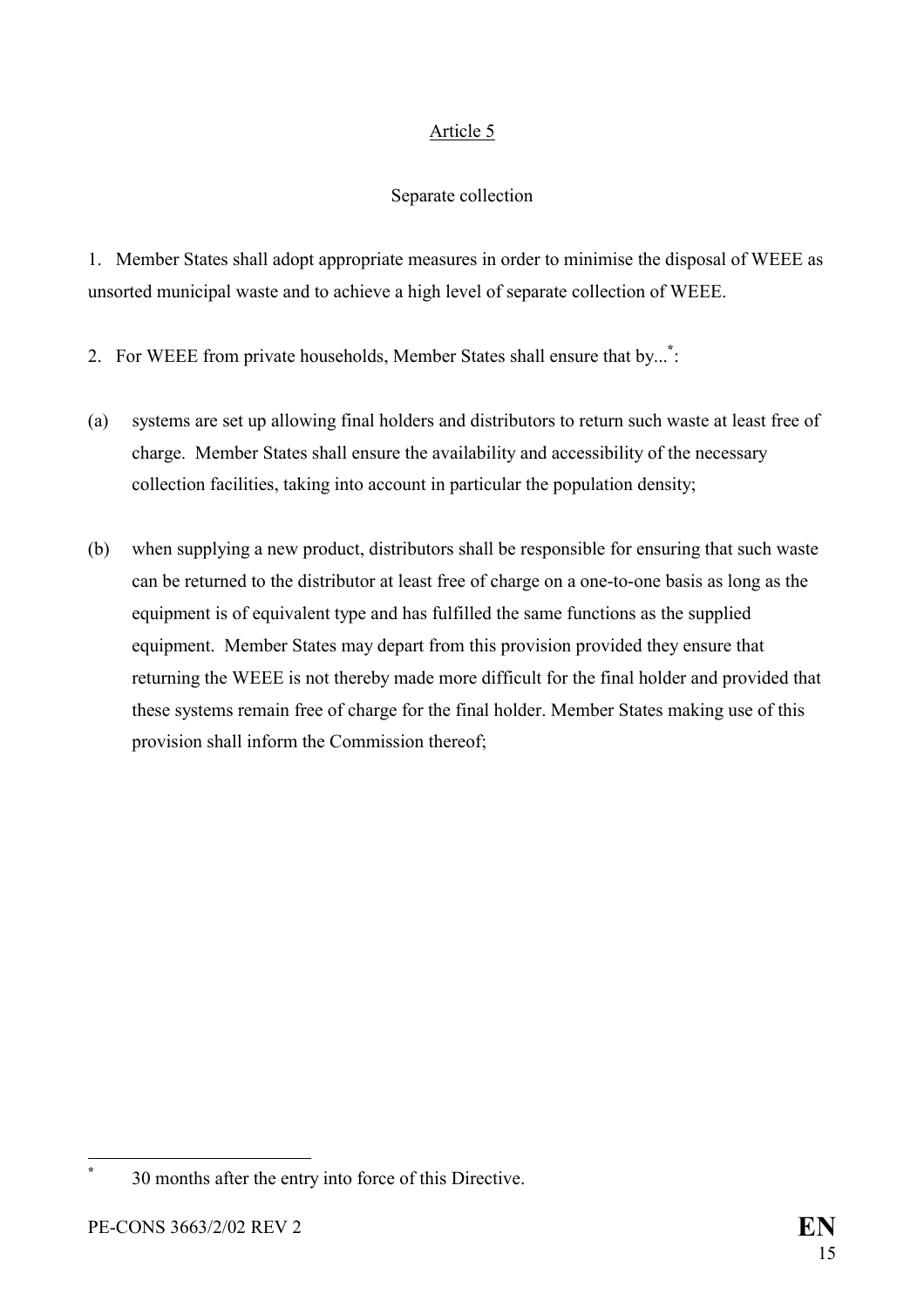- (c) without prejudice to the provisions of (a) and (b), producers are allowed to set up and operate individual and/or collective take-back systems for WEEE from private households provided that these are in line with the objectives of this Directive;
- (d) having regard to national and Community health and safety standards, WEEE that presents a health and safety risk to personnel because of contamination may be refused for return under (a) and (b). Member States shall make specific arrangements for such WEEE*.*

Member States may provide for specific arrangements for the return of WEEE as under (a) and (b) if the equipment does not contain the essential components or if the equipment contains waste other than WEEE.

3. In the case of WEEE other than WEEE from private households, and without prejudice to Article 9, Member States shall ensure that producers or third parties acting on their behalf provide for the collection of such waste.

4. Member States shall ensure that all WEEE collected under paragraphs 1, 2 and 3 above is transported to treatment facilities authorised under Article 6 unless the appliances are re-used as a whole. Member States shall ensure that the envisaged re-use does not lead to a circumvention of this Directive, in particular as regards Articles 6 and 7. The collection and transport of separately collected WEEE shall be carried out in a way which optimises re-use and recycling of those components or whole appliances capable of being re-used or recycled.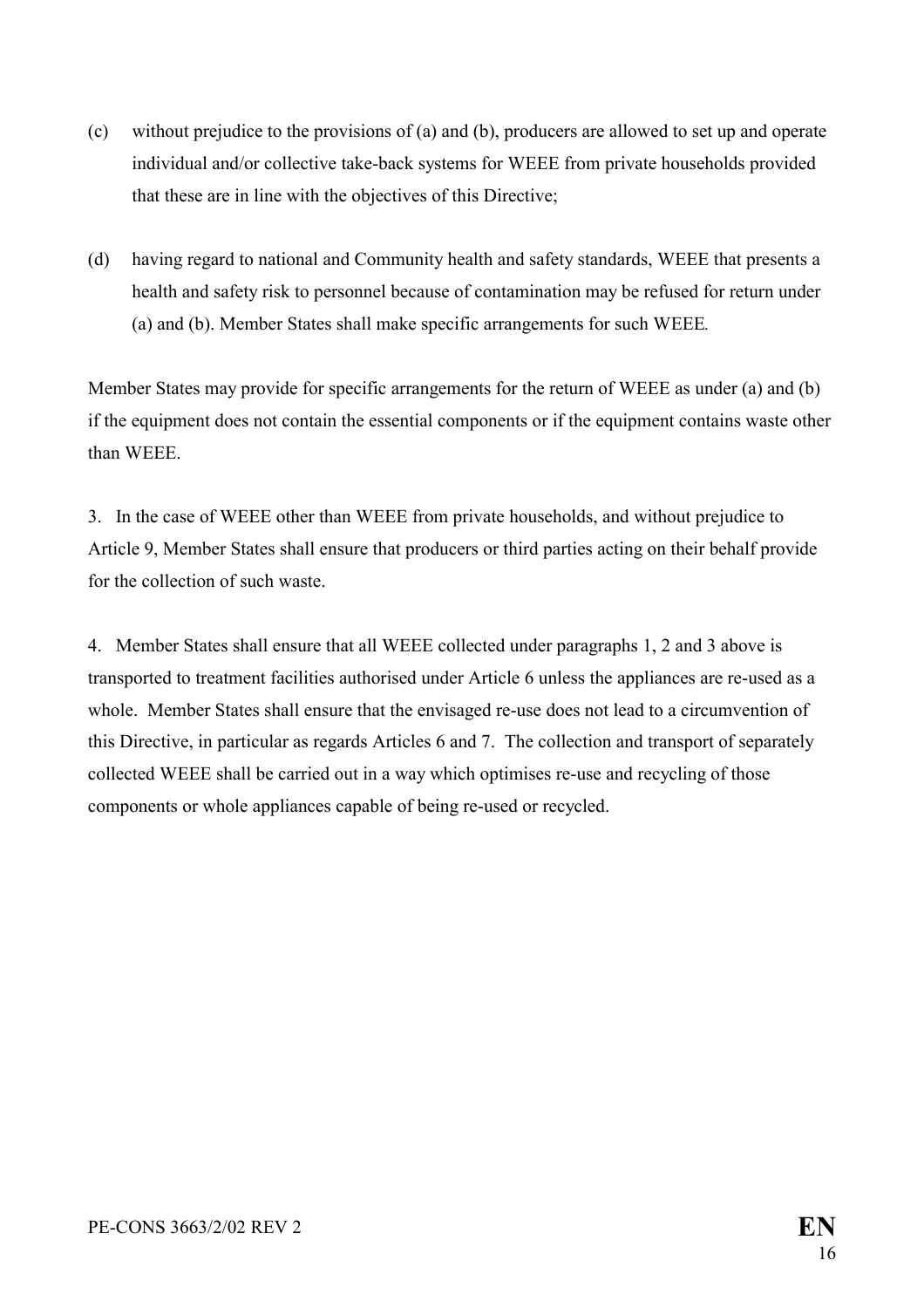5. Without prejudice to paragraph 1, Member States shall ensure that by 31 December 2006 at the latest a rate of separate collection of at least four kilograms on average per inhabitant per year of WEEE from private households is achieved.

The European Parliament and the Council, acting on a proposal from the Commission and taking account of technical and economic experience in the Member States, shall establish a new mandatory target by 31 December 2008. This may take the form of a percentage of the quantities of electrical and electronic equipment sold to private households in the preceding years.

#### Article 6

#### **Treatment**

1. Member States shall ensure that producers or third parties acting on their behalf, in accordance with Community legislation, set up systems to provide for the treatment of WEEE using best available treatment, recovery and recycling techniques. The systems may be set up by producers individually and/or collectivel*y*. To ensure compliance with Article 4 of Directive 75/442/EEC, the treatment shall, as a minimum, include the removal of all fluids and a selective treatment in accordance with Annex II to this Directive.

Other treatment technologies ensuring at least the same level of protection for human health and the environment may be introduced in Annex II under the procedure referred to in Article 14(2).

For the purposes of environmental protection, Member States may set up minimum quality standards for the treatment of collected WEEE. Member States which opt for such quality standards shall inform the Commission thereof, which shall publish these standards.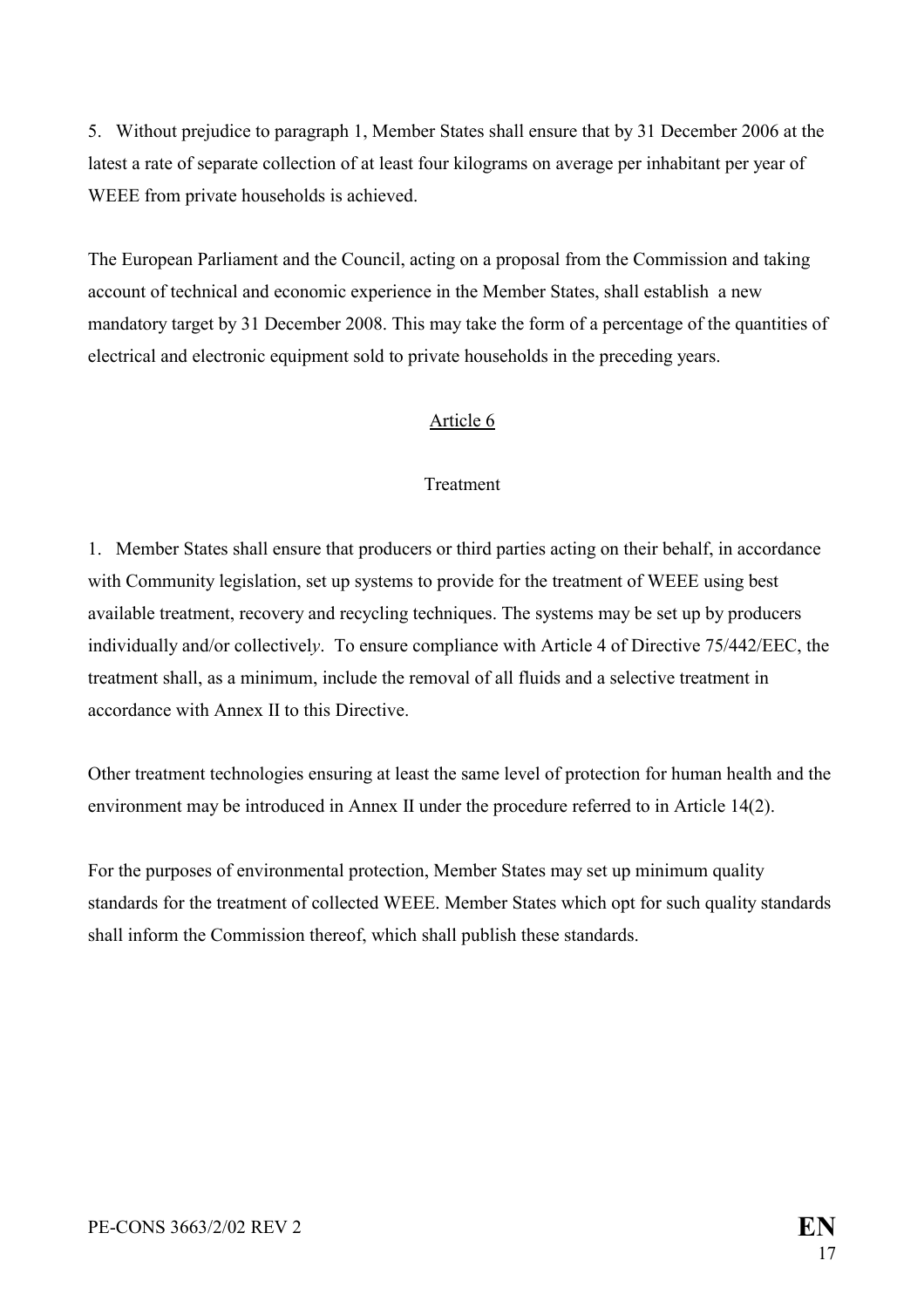2. Member States shall ensure that any establishment or undertaking carrying out treatment operations obtains a permit from the competent authorities, in compliance with Articles 9 and 10 of Directive 75/442/EEC.

The derogation from the permit requirement referred to in Article 11(1)(b) of Directive 75/442/EEC may apply to recovery operations concerning WEEE if an inspection is carried out by the competent authorities before the registration in order to ensure compliance with Article 4 of Directive 75/442/EEC.

The inspection shall verify:

- (a) the type and quantities of waste to be treated;
- (b) the general technical requirements to be complied with;
- (c) the safety precautions to be taken.

The inspection shall be carried out at least once a year and the results shall be communicated by the Member States to the Commission.

3. Member States shall ensure that any establishment or undertaking carrying out treatment operations stores and treats WEEE in compliance with the technical requirements set out in Annex III.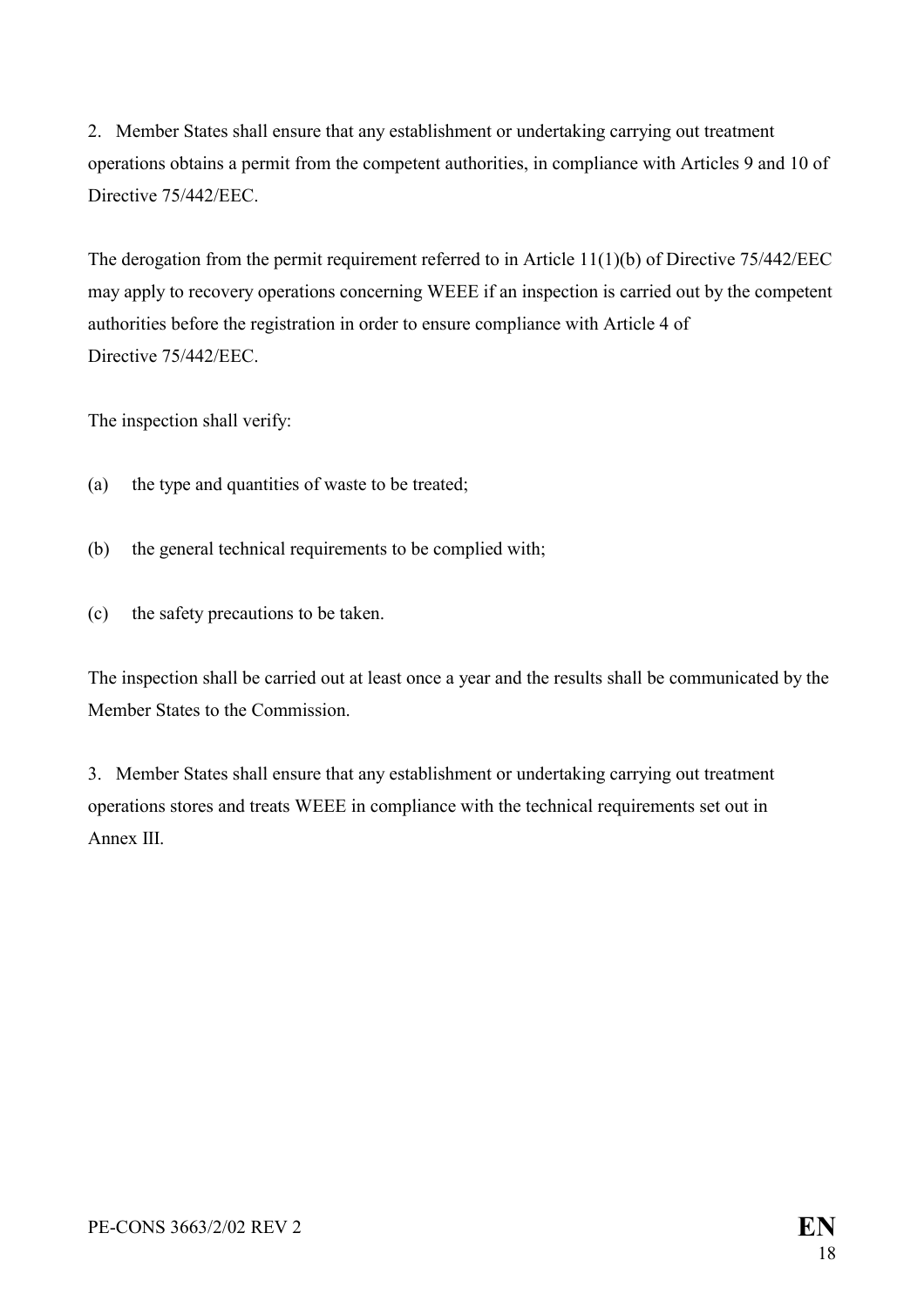4. Member States shall ensure that the permit or the registration referred to in paragraph 2 includes all conditions necessary for compliance with the requirements of paragraphs 1 and 3 and for the achievement of the recovery targets set out in Article 7.

5. The treatment operation may also be undertaken outside the respective Member State or the Community provided that the shipment of WEEE is in compliance with Council Regulation (EEC) No 259/93 of 1 February 1993 on the supervision and control of shipments of waste within, into and out of the European Community **[1](#page-19-0)** .

WEEE exported out of the Community in line with Council Regulation 259/93, Council Regulation (EC) No 1420/1999 **[2](#page-19-1)** of 29 April 1999 establishing common rules and procedures to apply to shipments to certain non-OECD countries of certain types of waste and Commission Regulation 1547/1999 **[3](#page-19-2)** of 12 July 1999 determining the control procedures under Council Regulation (EEC) No 259/93 to apply to shipments of certain types of waste to certain countries to which OECD Decision C(92)39 final does not apply shall only count for the fulfilment of obligations and targets of Article 7 (1) and (2) of this Directive if the exporter can prove that the recovery, re-use and/or recycling operation took place under conditions that are equivalent to the requirements of this **Directive** 

<span id="page-19-0"></span> **1** OJ L 30, 6.2.1993, p. 1. Regulation as last amended by Commission Regulation (EC) No 2557/2001 (OJ L 349, 31.12.2001, p. 1).

<span id="page-19-1"></span>**<sup>2</sup>** OJ L 166, 1.7.1999, p. 6. Regulation as last amended by Commission Regulation (EC) No 2243/2001 (OJ L 303, 20.11.2001, p. 11).

<span id="page-19-2"></span>**<sup>3</sup>** OJ L 185, 17.7.1999, p 1. Regulation as last amended by Commission Regulation (EC) No 2243/2001.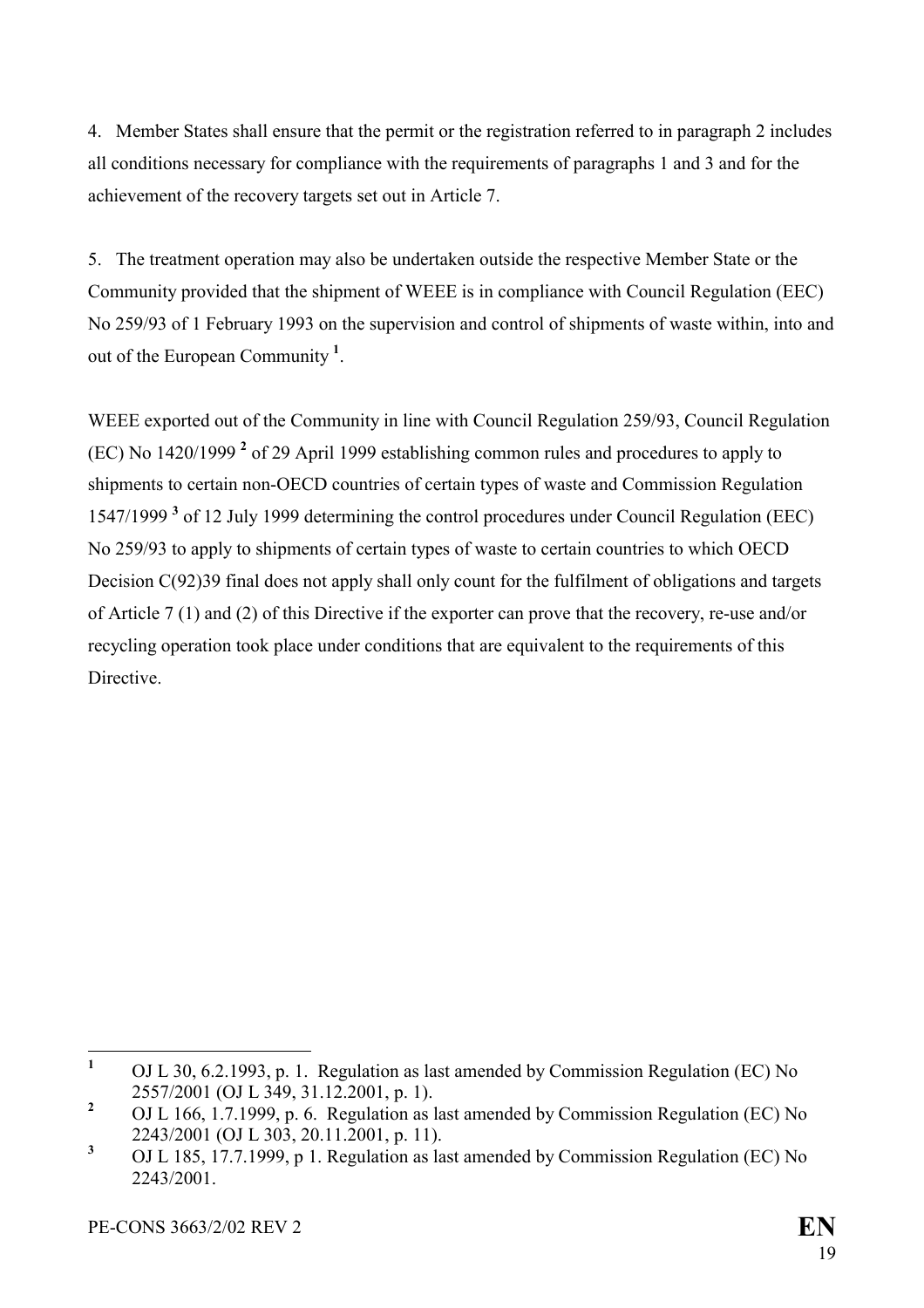6. Member States shall encourage establishments or undertakings which carry out treatment operations to introduce certified environmental management systems in accordance with Regulation (EC) No 761/2001 of the European Parliament and of the Council of 19 March 2001 allowing voluntary participation by organisations in a Community eco-management and audit scheme (EMAS) **[1](#page-20-0)** .

### Article 7

#### Recovery

1. Member States shall ensure that producers or third parties acting on their behalf set up systems either on an individual or on a collective basis, in accordance with Community legislation, to provide for the recovery of WEEE collected separately in accordance with Article 5. Member States shall give priority to the re-use of whole appliances. Until the date referred to in paragraph 4, such appliances shall not be taken into account for the calculation of the targets set out in paragraph 2.

2. Regarding WEEE sent for treatment in accordance with Article 6, Member States shall ensure that, by 31 December 2006, producers meet the following targets:

(a) for WEEE falling under categories 1 and 10 of Annex I A,

 the rate of recovery shall be increased to a minimum of 80% by an average weight per appliance, and

<span id="page-20-0"></span> **1** OJ L 114, 24.4.2001, p. 1.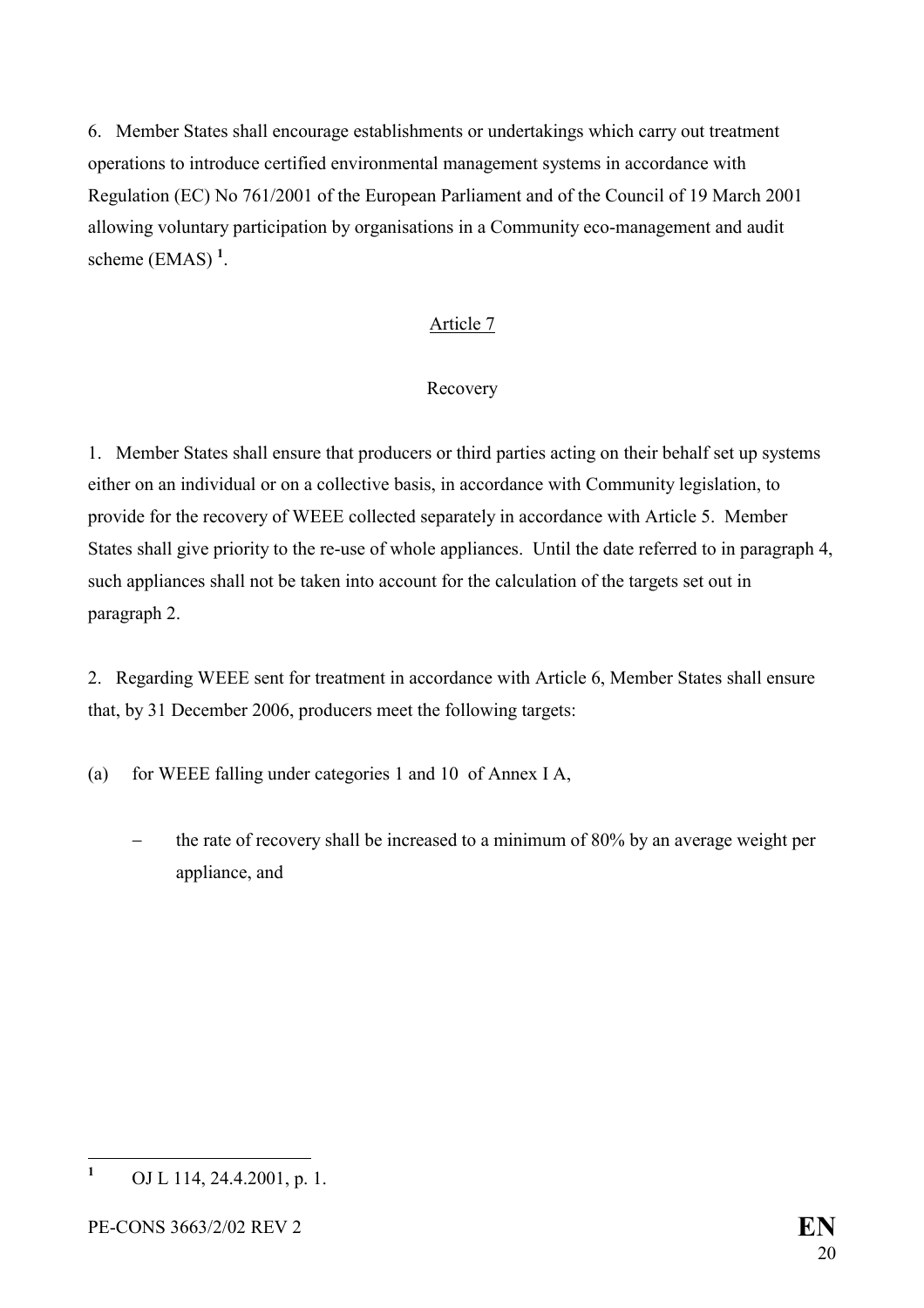- component, material and substance re-use and recycling shall be increased to a minimum of 75% by an average weight per appliance;
- (b) for WEEE falling under categories 3 and 4 of Annex IA,
	- the rate of recovery shall be increased to a minimum of 75% by an average weight per appliance, and
	- component, material and substance re-use and recycling shall be increased to a minimum of 65% by an average weight per appliance;
- (c) for WEEE falling under categories 2**,** 5**,** 6, 7 and 9 of Annex I A,
	- the rate of recovery shall be increased to a minimum of 70% by an average weight per appliance, and
	- component, material and substance re-use and recycling shall be increased to a minimum of 50% by an average weight per appliance;
- (d) for gas discharge lamps, the rate of component, material and substance re-use and recycling shall reach a minimum of 80% by weight of the lamps.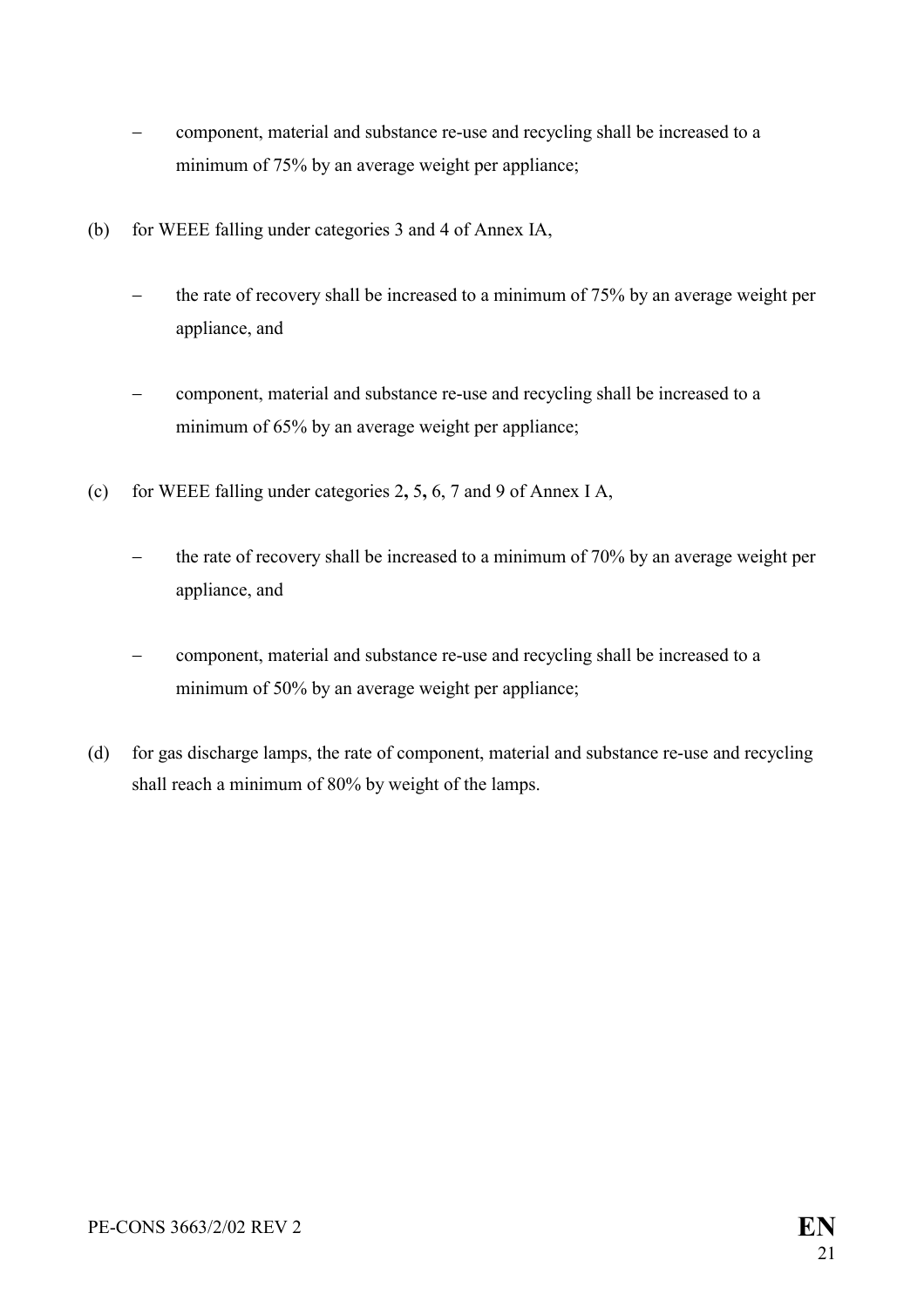3. Member States shall ensure that, for the purpose of calculating these targets, producers or third parties acting on their behalf keep records on the mass of WEEE, their components, materials or substances when entering (input) and leaving (output) the treatment facility and/or when entering (input) the recovery or recycling facility.

The Commission shall, in accordance with the procedure laid down in Article 14(2), establish the detailed rules for monitoring compliance, including specifications for materials, of Member States with the targets set out in paragraph 2. The Commission shall submit this measure by...<sup>[\\*](#page-22-0)</sup>.

4. The European Parliament and the Council, acting on a proposal from the Commission, shall establish new targets for recovery and re-use/recycling, including for the re-use of whole appliances as appropriate, and for the products falling under category 8 of Annex IA, by 31 December 2008. This shall be done with account being taken of the environmental benefits of electrical and electronic equipment in use, such as improved resource efficiency resulting from developments in the areas of materials and technology. Technical progress in re-use, recovery and recycling, products and materials, and the experience gained by the Member States and the industry, shall also be taken into account.

5. Member States shall encourage the development of new recovery, recycling and treatment technologies.

 $\overline{a}$ 

<span id="page-22-0"></span>**\***

 <sup>18</sup> months after the date of entry into force of this Directive.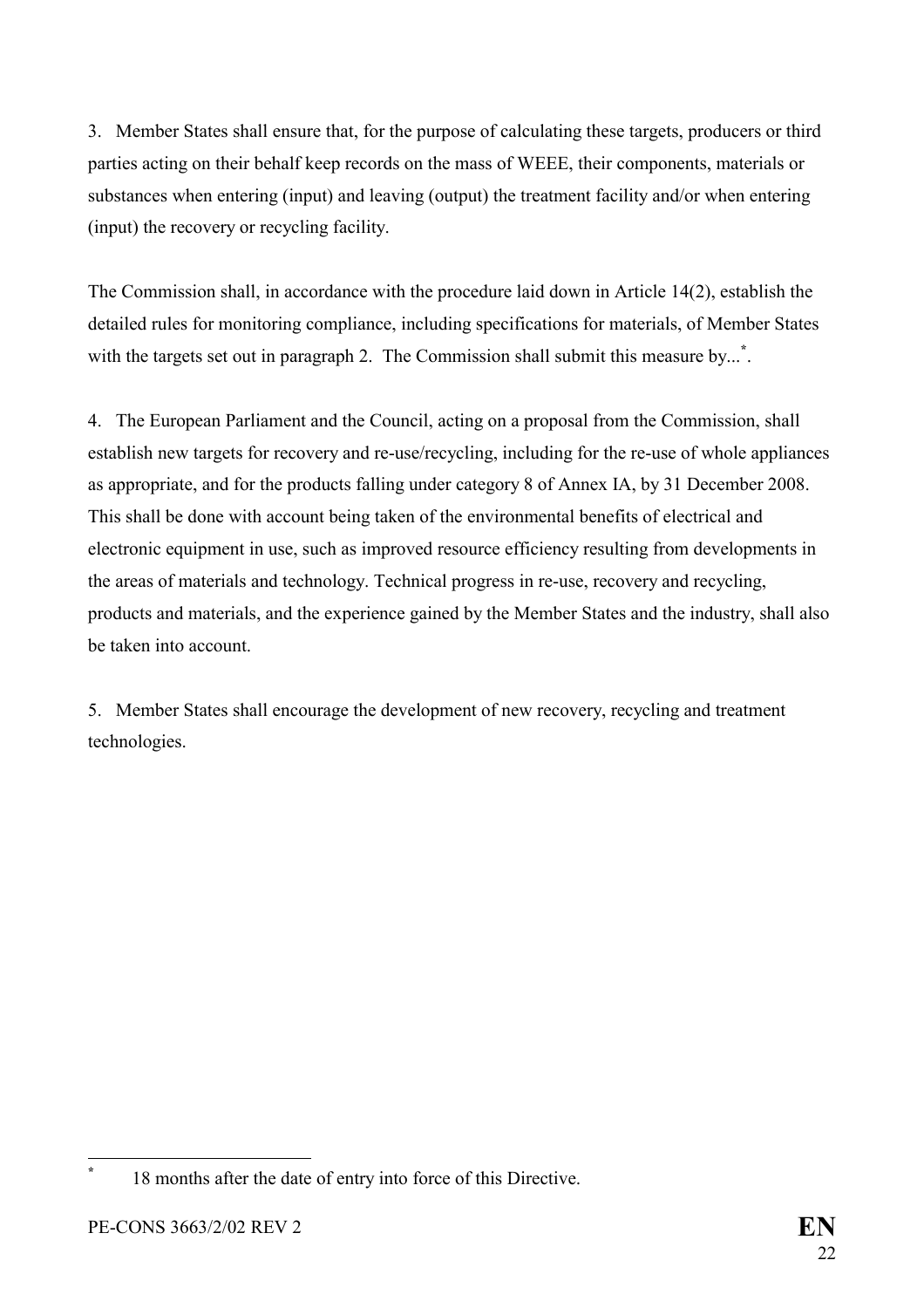### Article 8

### Financing in respect of WEEE from private households

1. Member States shall ensure that, by... **[\\*](#page-23-0)**, producers provide at least for the financing of the collection, treatment, recovery and environmentally sound disposal of WEEE from private households deposited at collection facilities, set up under Article 5(2).

2. For products put on the market later than …**[\\*](#page-25-0)** , each producer shall be responsible for financing the operations referred to in paragraph 1 relating to the waste from his own products. The producer can choose to fulfil this obligation either individually or by joining a collective scheme.

Member States shall ensure that each producer provides a guarantee when placing a product on the market showing that the management of all WEEE will be financed and that producers clearly mark their products in accordance with Article 11(2). This guarantee shall ensure that the operations referred to in paragraph 1 relating to this product will be financed. The guarantee may take the form of participation by the producer in appropriate schemes for the financing of the management of WEEE, a recycling insurance or a blocked bank account.

The costs of collection, treatment and environmentally sound disposal shall not be shown separately to purchasers at the time of sale of new products.

<span id="page-23-0"></span> $\overline{a}$ **\*** 30 months after entry into force of this Directive.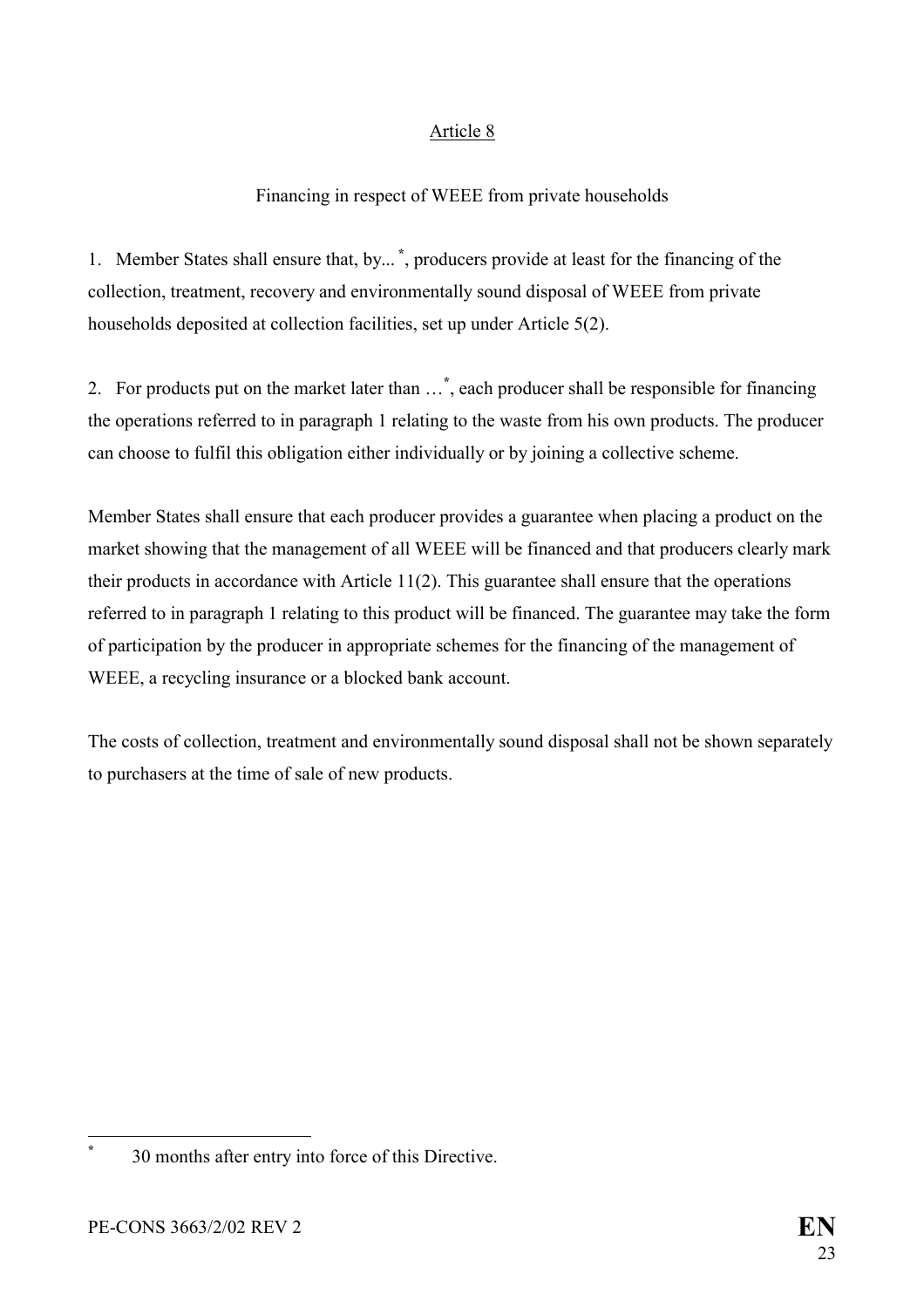3. The responsibility for the financing of the costs of the management of WEEE from products put on the market before the date referred to in paragraph 1 ("historical waste") shall be provided by one or more systems to which all producers, existing on the market when the respective costs occur, contribute proportionately, e.g. in proportion to their respective share of the market by type of equipment.

Member States shall ensure that for a transitional period of 8 years (10 years for category 1 of Annex IA) after entry into force of this Directive, producers are allowed to show purchasers, at the time of sale of new products, the costs of collection, treatment and disposal in an environmentally sound way. The costs mentioned shall not exceed the actual costs incurred.

4. Member States shall ensure that producers supplying electrical or electronic equipment by means of distance communication also comply with the requirements set out in this Article for the equipment supplied in the Member State where the purchaser of that equipment resides.

#### Article 9

Financing in respect of WEEE from users other than private households

Member States shall ensure that, by ... \*, the financing of the costs for the collection, treatment, recovery and environmentally sound disposal of WEEE from users other than private households from products put on the market after \* is to be provided for by producers.

\* 30 months after the entry into force of this Directive.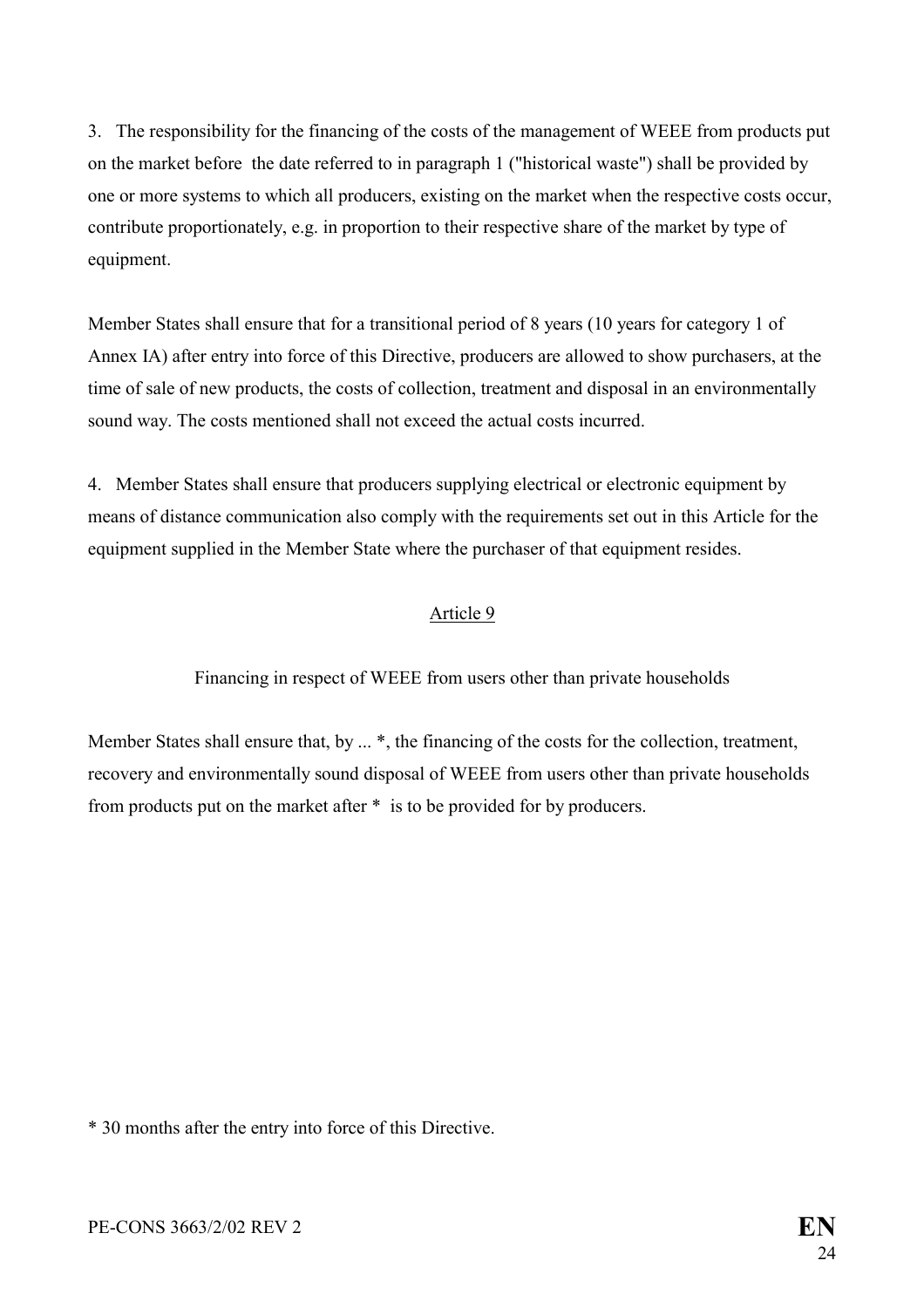For WEEE from products put on the market before ... **[\\*](#page-25-1)** ("historical waste"), the financing of the costs of management shall be provided for by producers. Member States may, as an alternative, provide that users other than private households also be made, partly or totally, responsible for this financing.

Producers and users other than private households may, without prejudice to this Directive, conclude agreements stipulating other financing methods.

# Article 10

#### Information for users

1. Member States shall ensure that users of electrical and electronic equipment in private households are given the necessary information about:

- (a) the requirement not to dispose of WEEE as unsorted municipal waste and to collect such WEEE separately;
- (b) the return and collection systems available to them;
- (c) their role in contributing to re-use, recycling and other forms of recovery of WEEE;

 $\overline{a}$ 

<span id="page-25-1"></span><span id="page-25-0"></span><sup>\* 30</sup> months after entry into force of this Directive.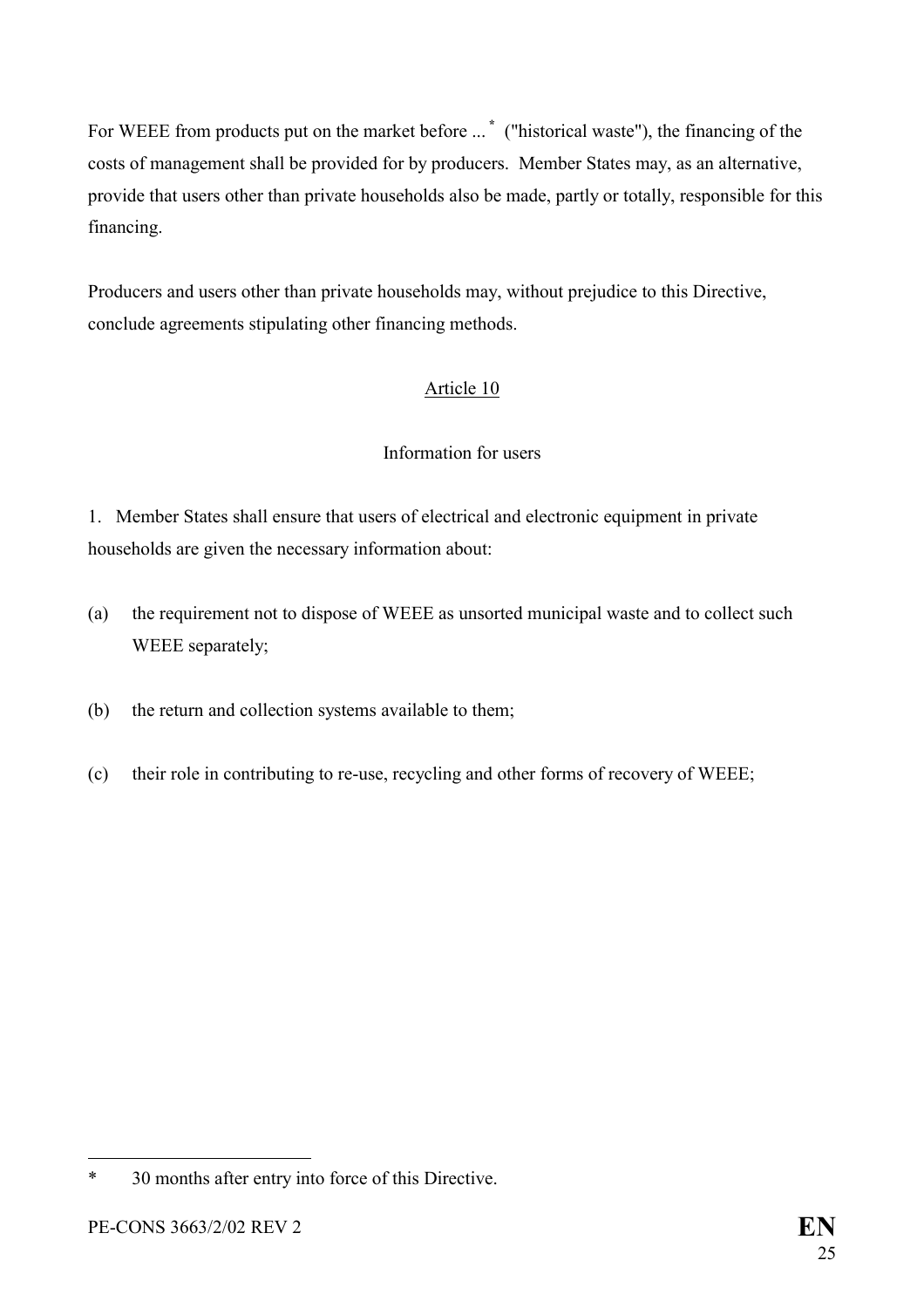- (d) the potential effects on the environment and human health as a result of the presence of hazardous substances in electrical and electronic equipment;
- (e) the meaning of the symbol shown in Annex IV.

2. Member States shall adopt appropriate measures so that consumers participate in the collection of WEEE and to encourage them to facilitate the process of re-use, treatment and recovery.

3. With a view to minimising the disposal of WEEE as unsorted municipal waste and to facilitating its separate collection, Member States shall ensure that producers appropriately mark electrical and electronic equipment put on the market after ....**[\\*](#page-26-0)** with the symbol shown in Annex IV. In exceptional cases, where this is necessary because of the size or the function of the product, the symbol shall be printed on the packaging, on the instructions for use and on the warranty of the electrical and electronic equipment.

**\***

<span id="page-26-0"></span> <sup>30</sup> months after the entry into force of this Directive.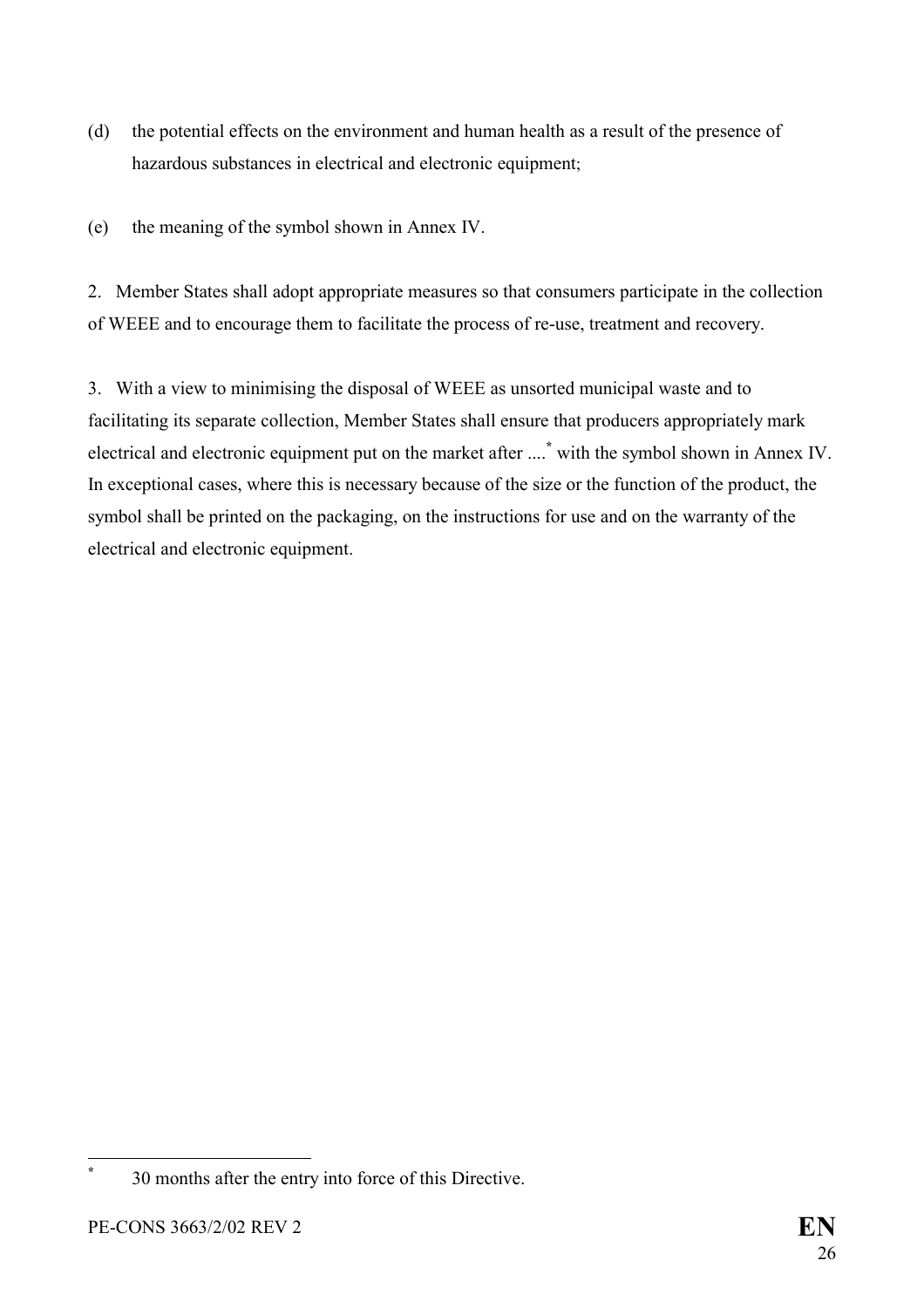4. Member States may require that some or all of the information referred to in paragraphs 1 to 3 shall be provided by producers and/or distributors, e.g. in the instructions for use or at the point of sale.

#### Article 11

#### Information for treatment facilities

1. In order to facilitate the re-use and the correct and environmentally sound treatment of WEEE, including maintenance, upgrade, refurbishment and recycling, Member States shall take the necessary measures to ensure that producers provide re-use and treatment information for each type of new EEE put on the market within one year after the equipment is put on the market. This information shall identify, as far as it is needed by re-use centres, treatment and recycling facilities in order to comply with the provisions of this Directive, the different EEE components and materials, as well as the location of dangerous substances and preparations in EEE. It shall be made available to re-use centres, treatment and recycling facilities by producers of EEE in the form of manuals or by means of electronic media (e.g. CD-ROM, online services).

2. Member States shall ensure that any producer of an electrical or electronic appliance put on the market after …**[\\*](#page-27-0)** is clearly identifiable by a mark on the appliance. Furthermore, in order to enable the date upon which the appliance was put on the market to be determined unequivocally, a mark on the appliance shall specify that the latter was put on the market after... **[\\*](#page-29-0)** The Commission shall promote the preparation of European standards for this purpose.

<span id="page-27-0"></span> $\overline{a}$ **\*** 30 months after the entry into force of this Directive.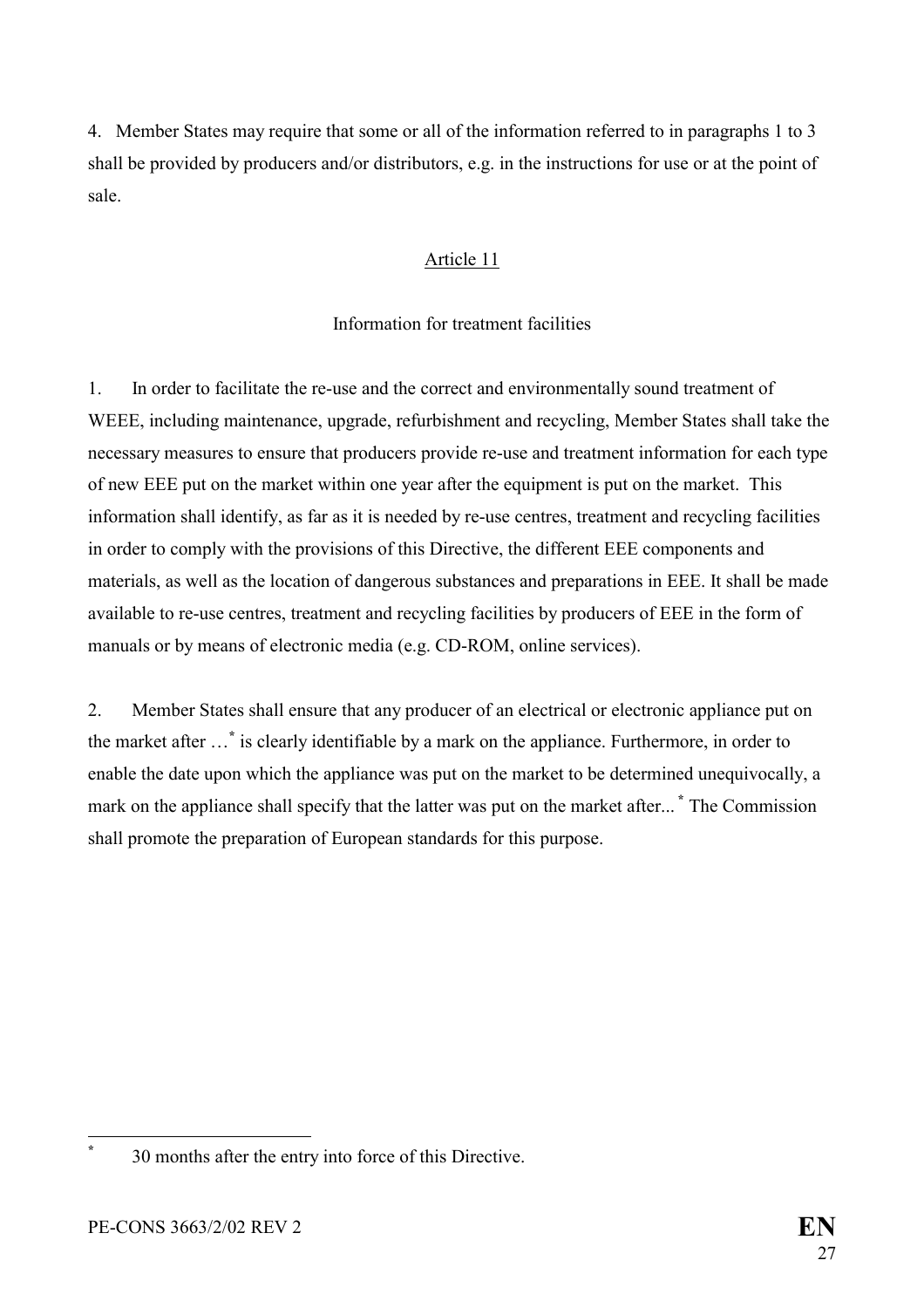#### Article 12

#### Information and reporting

1. Member States shall draw up a register of producers and collect information, including substantiated estimates, on an annual basis on the quantities and categories of electrical and electronic equipment put on their market, collected through all routes, re-used, recycled and recovered within the Member States, and on collected waste exported, by weight or, if this is not possible, by numbers.

Member States shall ensure that producers supplying electrical and electronic equipment by means of distance communication provide information on the compliance with the requirements of Article 8(4) and on the quantities and categories of electrical and electronic equipment put on the market of the Member State where the purchaser of that equipment resides.

Member States shall ensure that the information required is transmitted to the Commission on a two-yearly basis within 18 months after the end of the period covered. The first set of information shall cover the years 2005 and 2006. The information shall be provided in a format which shall be established within one year after the entry into force of this Directive in accordance with the procedure referred to in Article 14(2) with a view to establishing databases on WEEE and its treatment.

Member States shall provide for adequate information exchange in order to comply with this paragraph, in particular for treatment operations as referred to in Article 6(5).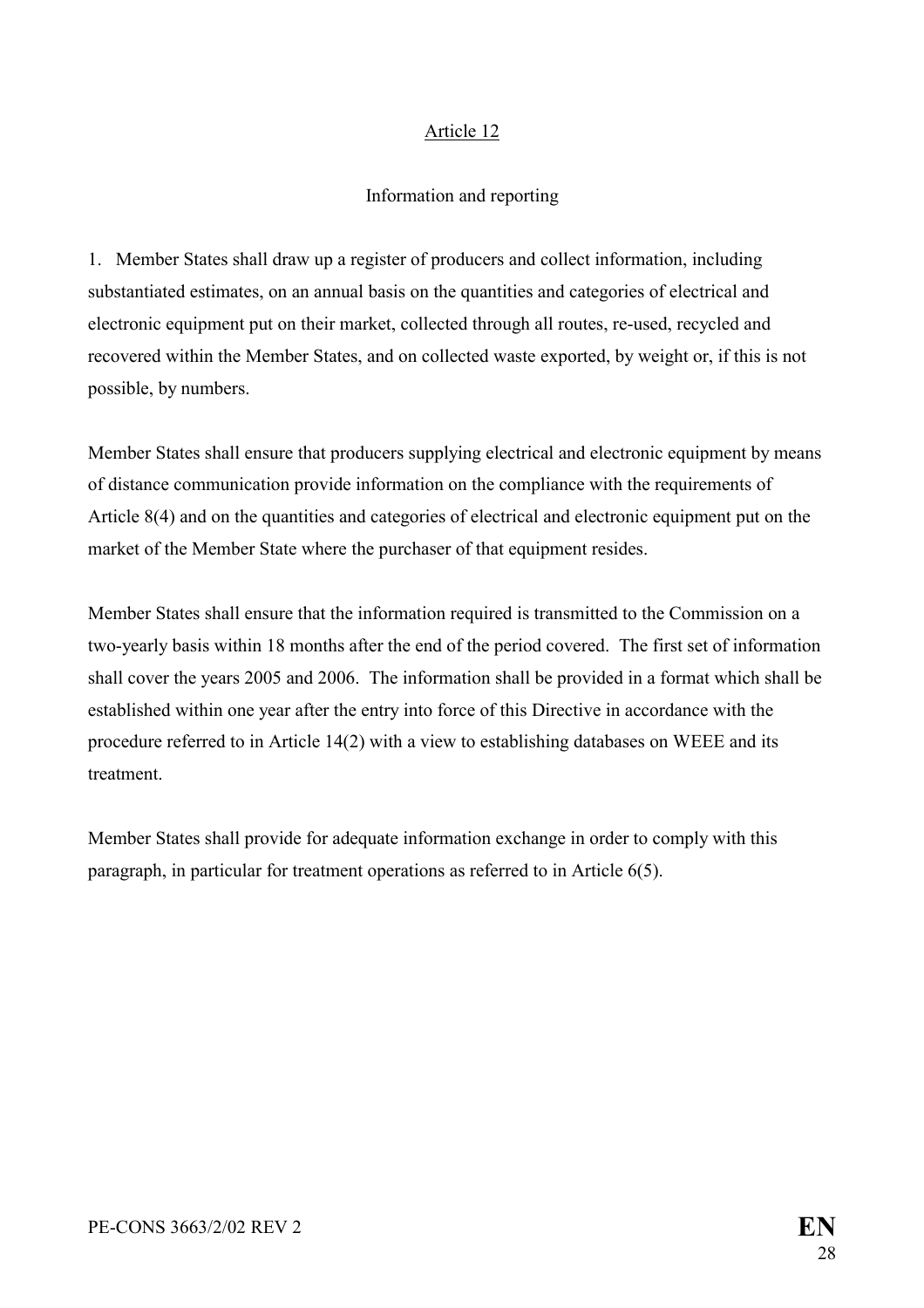2. Without prejudice to the requirements of paragraph 1, Member States shall send a report to the Commission on the implementation of this Directive at three-year intervals. The report shall be drawn up on the basis of a questionnaire or outline drafted by the Commission in accordance with the procedure laid down in Article 6 of Council Directive 91/692/EEC of 23 December 1991 standardising and rationalising reports on the implementation of certain Directives relating to the environment<sup>[1](#page-29-1)</sup>. The questionnaire or outline shall be sent to the Member States six months before the start of the period covered by the report. The report shall be made available to the Commission within nine months of the end of the three-year period covered by it.

The first three-year report shall cover the period from 2004 to 2006.

The Commission shall publish a report on the implementation of this Directive within nine months after receiving the reports from the Member States.

#### Article 13

#### Adaptation to scientific and technical progress

Any amendments which are necessary in order to adapt Article 7(3), Annex IB, (in particular with a view to possibly adding luminaires in households, filament bulbs and photovoltaic products, i.e. solar panels), Annex II (in particular taking into account new technical developments for the treatment of WEEE), and Annexes III and IV to scientific and technical progress shall be adopted in accordance with the procedure referred to in Article 14(2).

<span id="page-29-1"></span><span id="page-29-0"></span> **1** OJ L 377, 31.12.1991, p. 48.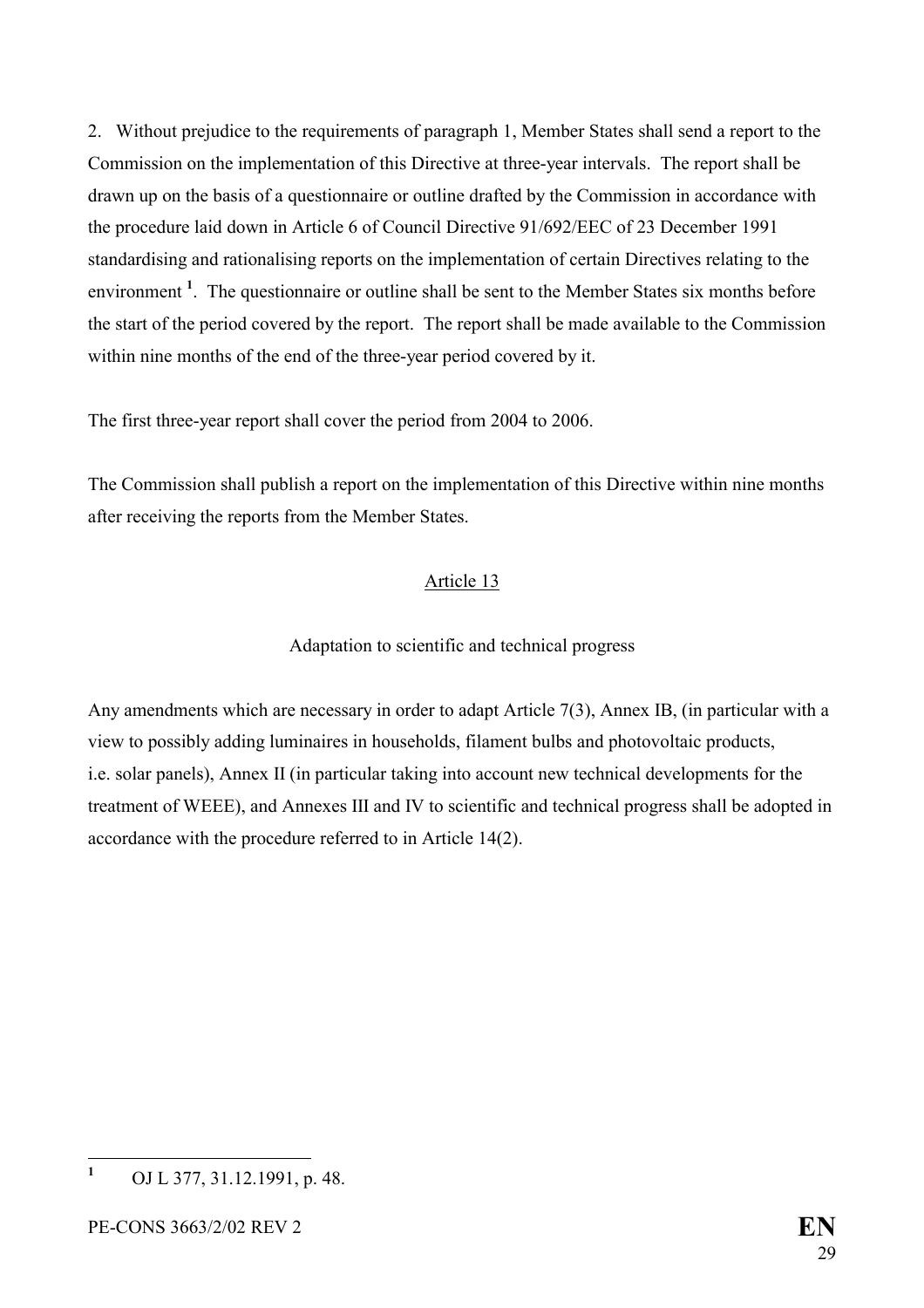Before the Annexes are amended the Commission shall inter alia consult producers of electrical and electronic equipment, recyclers, treatment operators and environmental organisations and employees' and consumer associations*.* 

#### Article 14

#### Committee

1. The Commission shall be assisted by the Committee set up by Article 18 of Directive 75/442/EEC.

2. Where reference is made to this paragraph, Articles 5 and 7 of Decision 1999/468/EC shall apply, having regard to Article 8 thereof.

The period laid down in Article 5(6) of Decision 1999/468/EC shall be set at three months.

3. The Committee shall adopt its rules of procedure.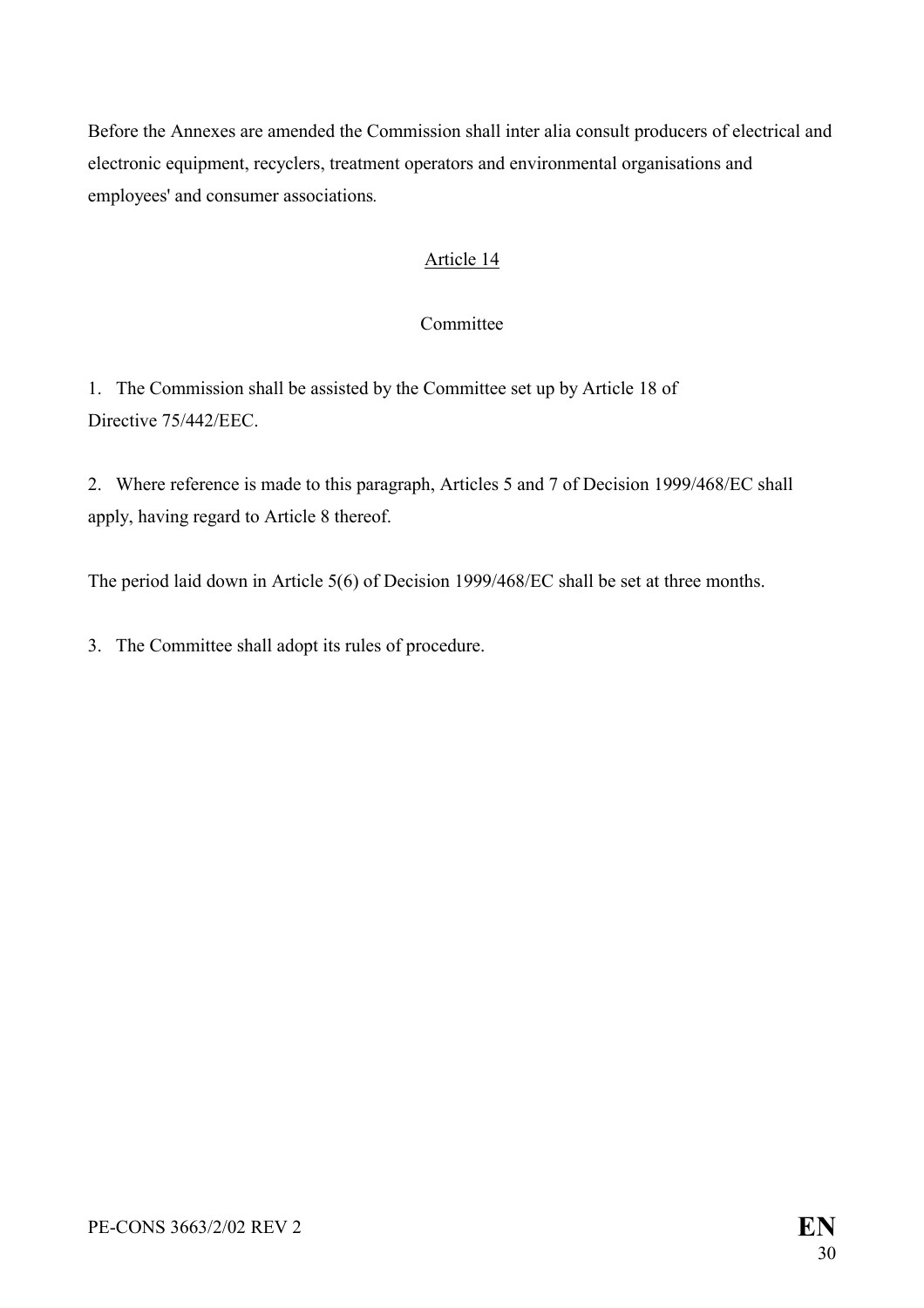### Article 15

### Penalties

Member States shall determine penalties applicable to breaches of the national provisions adopted pursuant to this Directive. The penalties thus provided for shall be effective, proportionate and dissuasive.

# Article 16

# Inspection and monitoring

Member States shall ensure that inspection and monitoring enable the proper implementation of this Directive to be verified.

# Article 17

#### Transposition

1. Member States shall bring into force the laws, regulations and administrative provisions necessary to comply with this Directive by...**[\\*](#page-31-0)** . They shall immediately inform the Commission thereof.

<span id="page-31-0"></span>**\***

 <sup>18</sup> months after the entry into force of this Directive.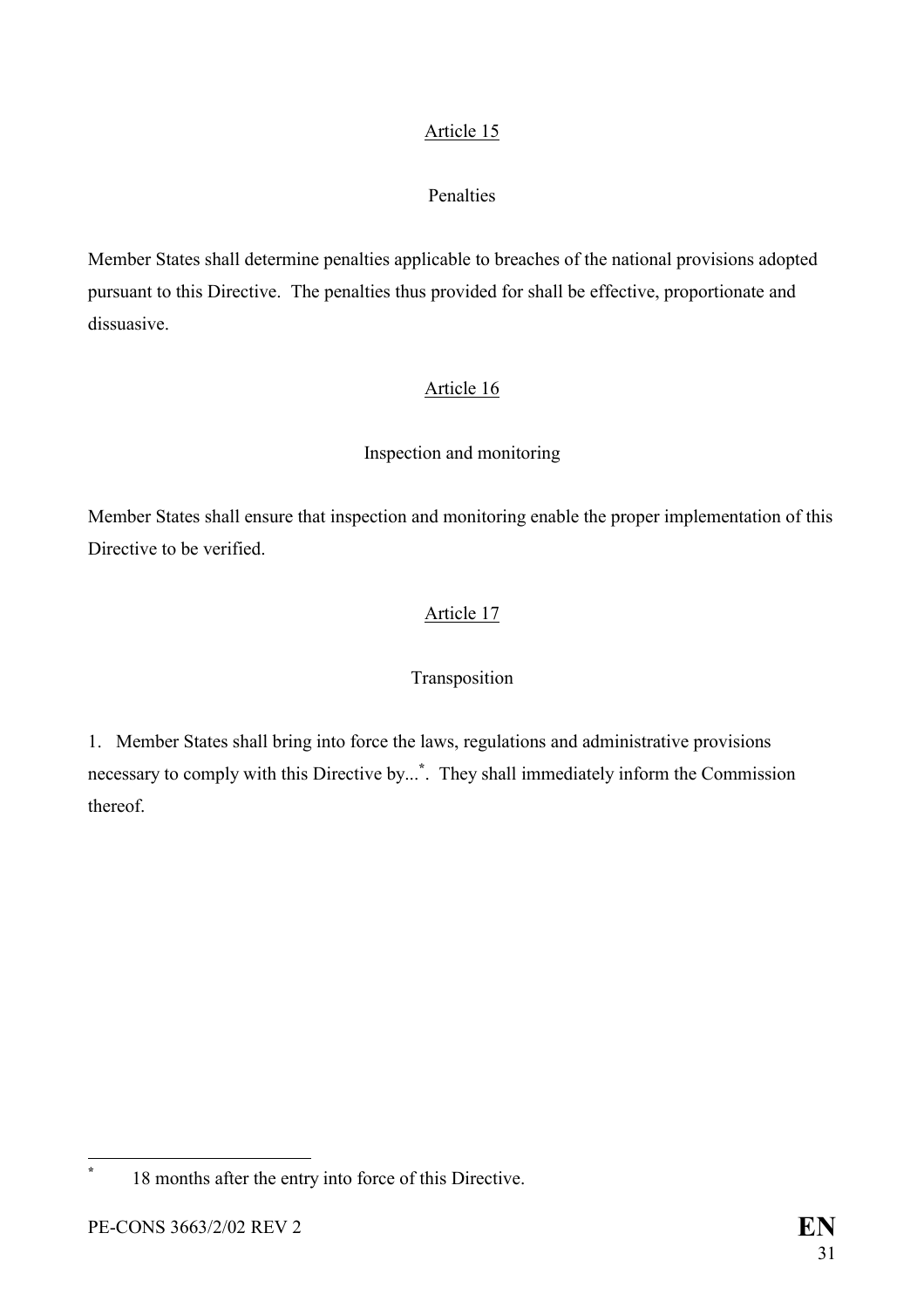When Member States adopt these measures, they shall contain a reference to this Directive or be accompanied by such reference on the occasion of their official publication. The methods of making such a reference shall be laid down by the Member States.

2. Member States shall communicate to the Commission the text of all laws, regulations and administrative provisions adopted in the field covered by this Directive.

3. Provided that the objectives set out in this Directive are achieved, Member States may transpose the provisions set out in Articles 6(6), 10(1) and 11 by means of agreements between the competent authorities and the economic sectors concerned. Such agreements shall meet the following requirements:

(a) agreements shall be enforceable;

(b) agreements shall specify objectives with the corresponding deadlines;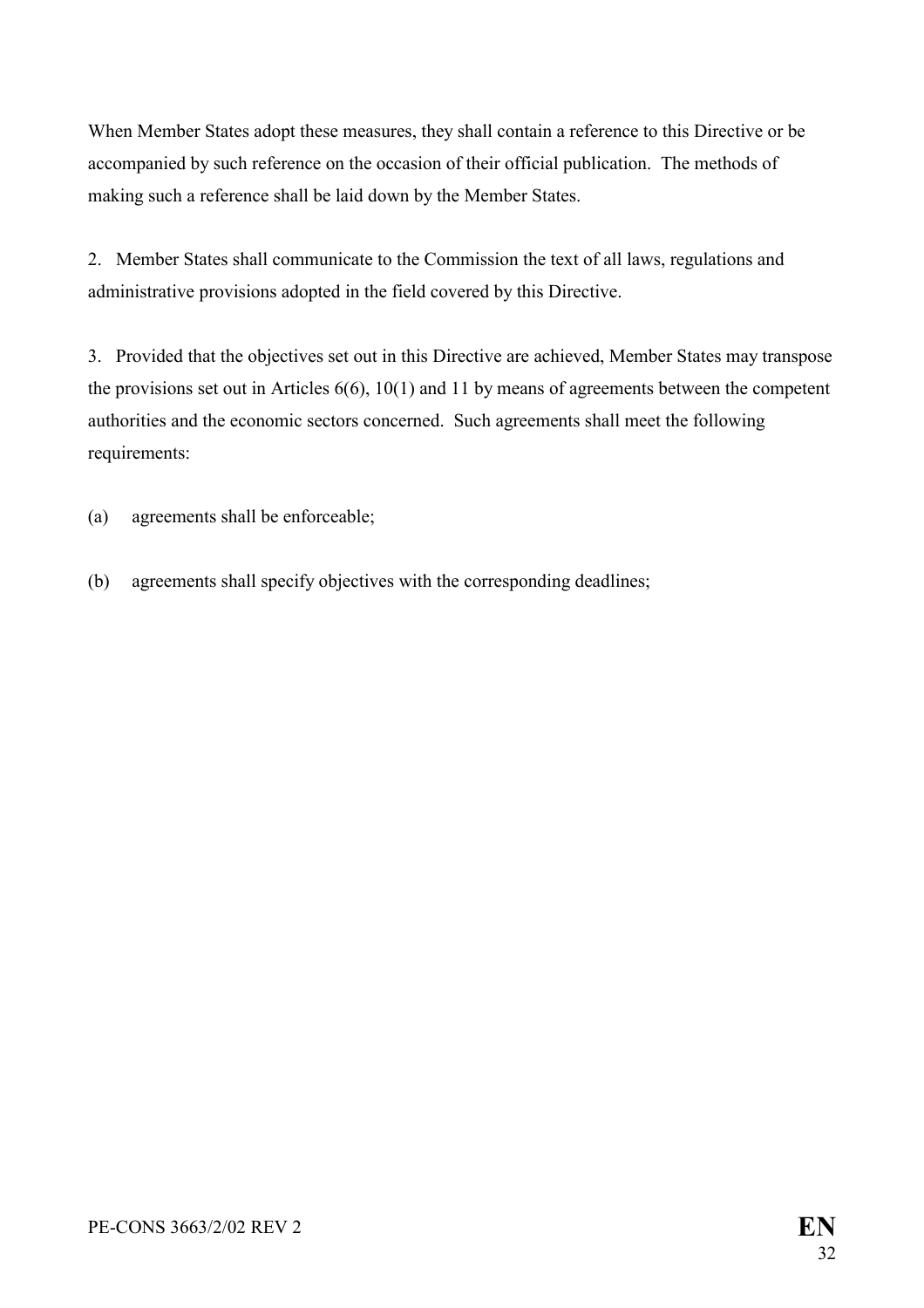- (c) agreements shall be published in the national official journal or an official document equally accessible to the public and transmitted to the Commission;
- (d) the results achieved shall be monitored regularly, reported to the competent authorities and the Commission and made available to the public under the conditions set out in the agreement;
- (e) the competent authorities shall ensure that the progress reached under the agreement is examined;
- (f) in case of non-compliance with the agreement Member States must implement the relevant provisions of this Directive by legislative, regulatory or administrative measures.
- 4.(a) Greece and Ireland which, because of their overall
	- recycling infrastructure deficit,
	- geographical circumstances such as the large number of small islands and the presence of rural and mountain areas,
	- low population density, and
	- low level of EEE consumption,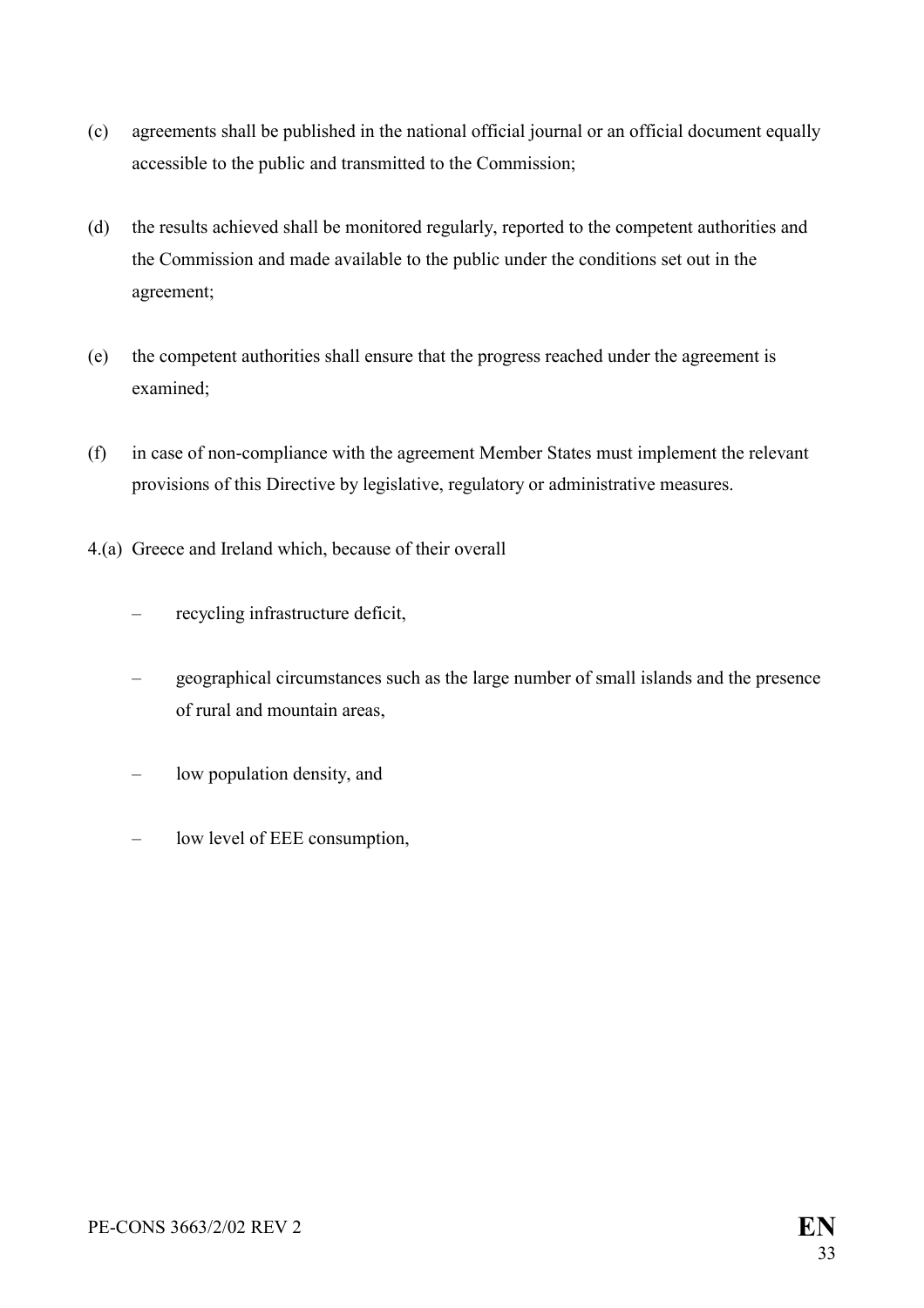are unable to reach either the collection target mentioned in the first subparagraph of Article 5(5) or the recovery targets mentioned in Article 7(2) and which, under the third subparagraph of Article 5(2) of Council Directive 1999/31/EC of 26 April 1999 on the landfill of waste<sup>[1](#page-34-0)</sup>, may apply for an extension of the deadline mentioned in that Article,

may extend the periods referred to in Articles 5(5) and 7(2) of this Directive by up to 24 months.

These Member States shall inform the Commission of their Decisions at the latest at the time of transposition of this Directive.

(b) The Commission shall inform other Member States and the European Parliament of these decisions.

5. Within five years after the entry into force of this Directive, the Commission shall submit a report to the European Parliament and the Council based on the experience of the application of this Directive, in particular as regards separate collection, treatment, recovery and financing systems. Furthermore the report shall be based on the development of the state of technology, experience gained, environmental requirements and the functioning of the internal market . The report shall, as appropriate, be accompanied by proposals for revision of the relevant provisions of this Directive.

<span id="page-34-0"></span> **1** OJ L 182, 16.7.1999, p. 1.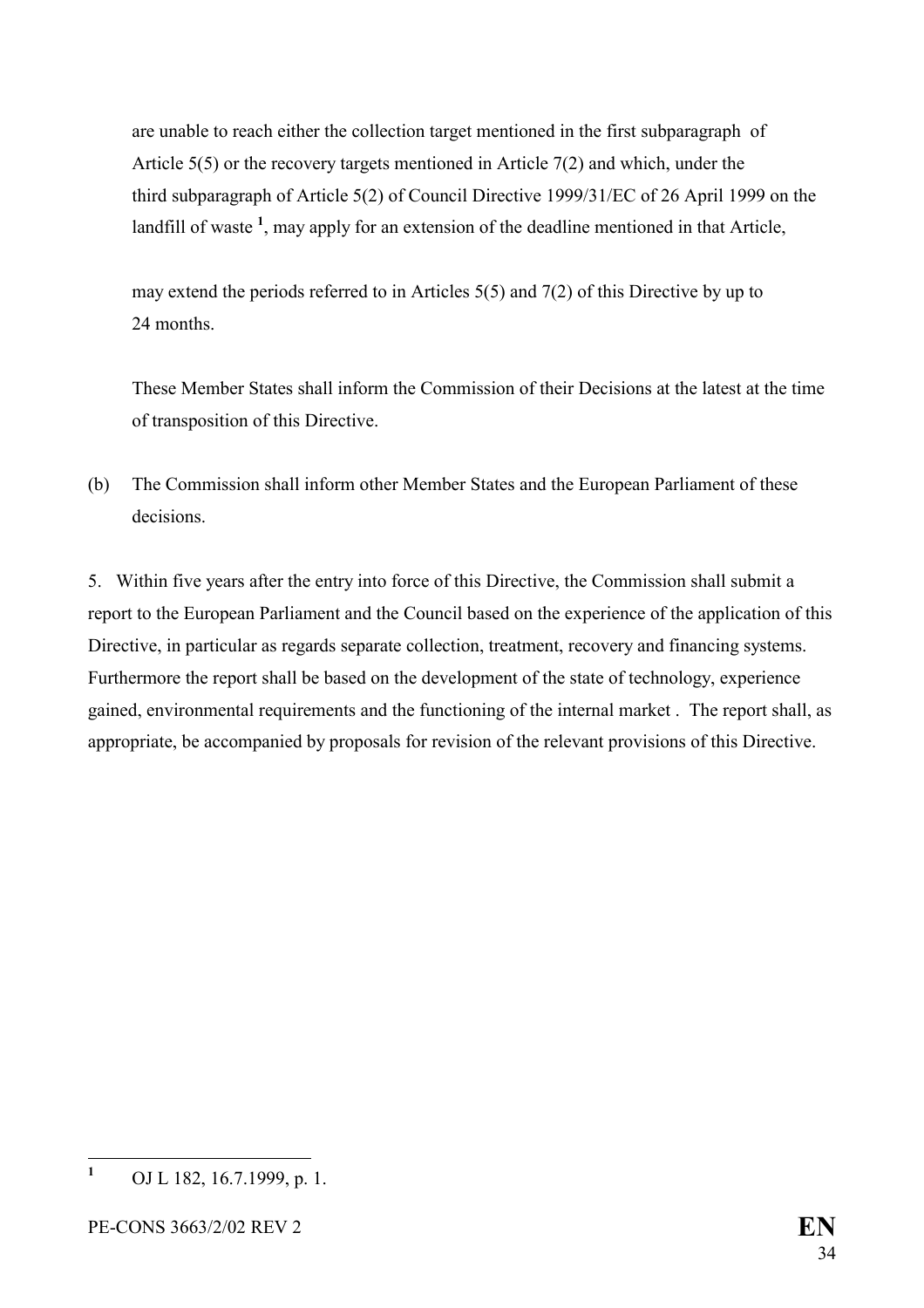### Article 18

### Entry into force

This Directive shall enter into force on the day of its publication in the Official Journal of the European Communities.

#### Article 19

Addressees

 $\overline{\phantom{a}}$  , where  $\overline{\phantom{a}}$ 

This Directive is addressed to the Member States.

Done at Brussels,

For the European Parliament For the Council The President The President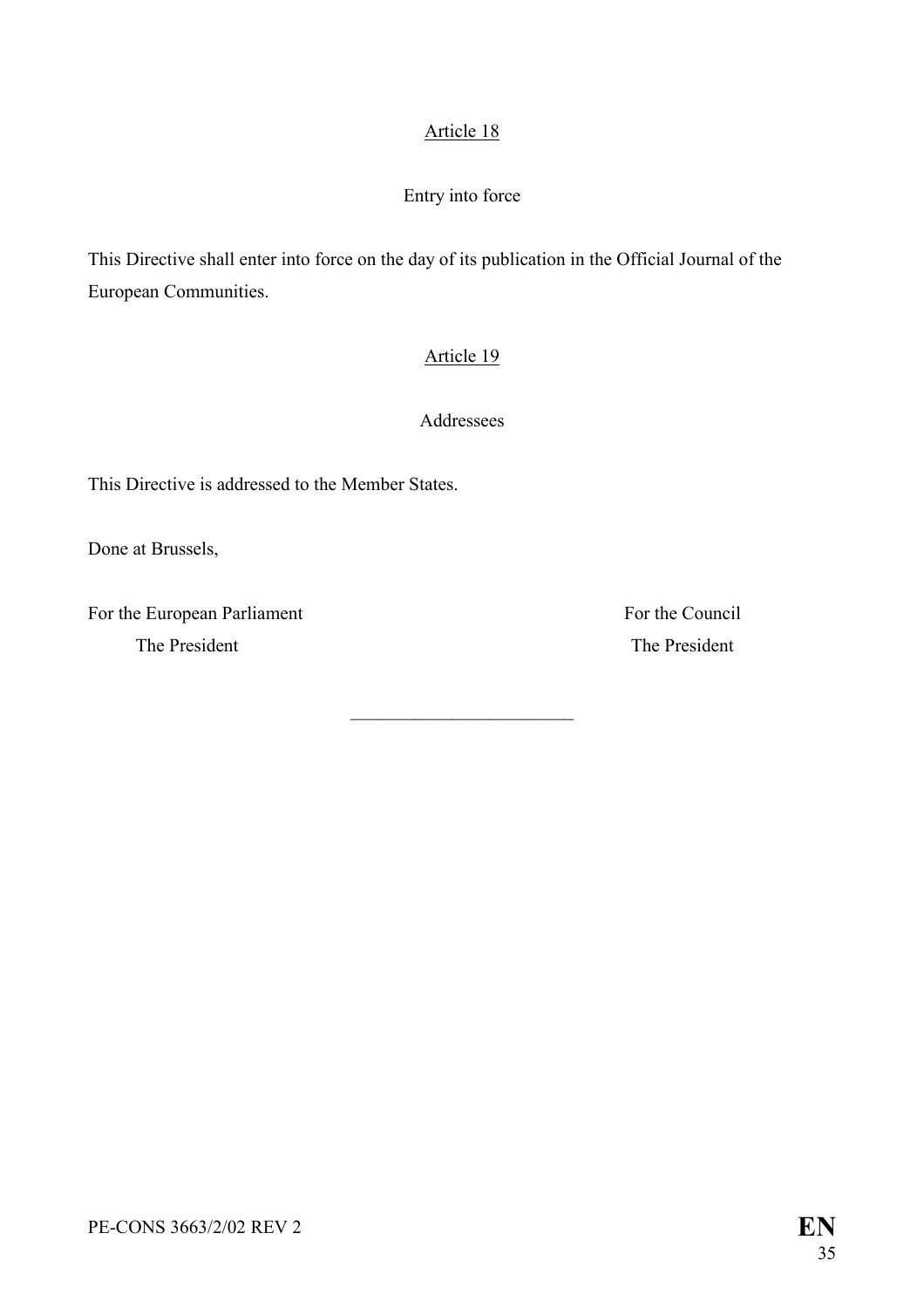# Categories of electrical and electronic equipment covered by this Directive

- 1. Large household appliances
- 2. Small household appliances
- 3. IT and telecommunications equipment
- 4. Consumer equipment
- 5. Lighting equipment
- 6. Electrical and electronic tools (with the exception of large-scale stationary industrial tools)

 $\overline{\phantom{a}}$  , where  $\overline{\phantom{a}}$ 

- 7. Toys, leisure and sports equipment
- 8. Medical devices (with the exception of all implanted and infected products)
- 9. Monitoring and control instruments
- 10. Automatic dispensers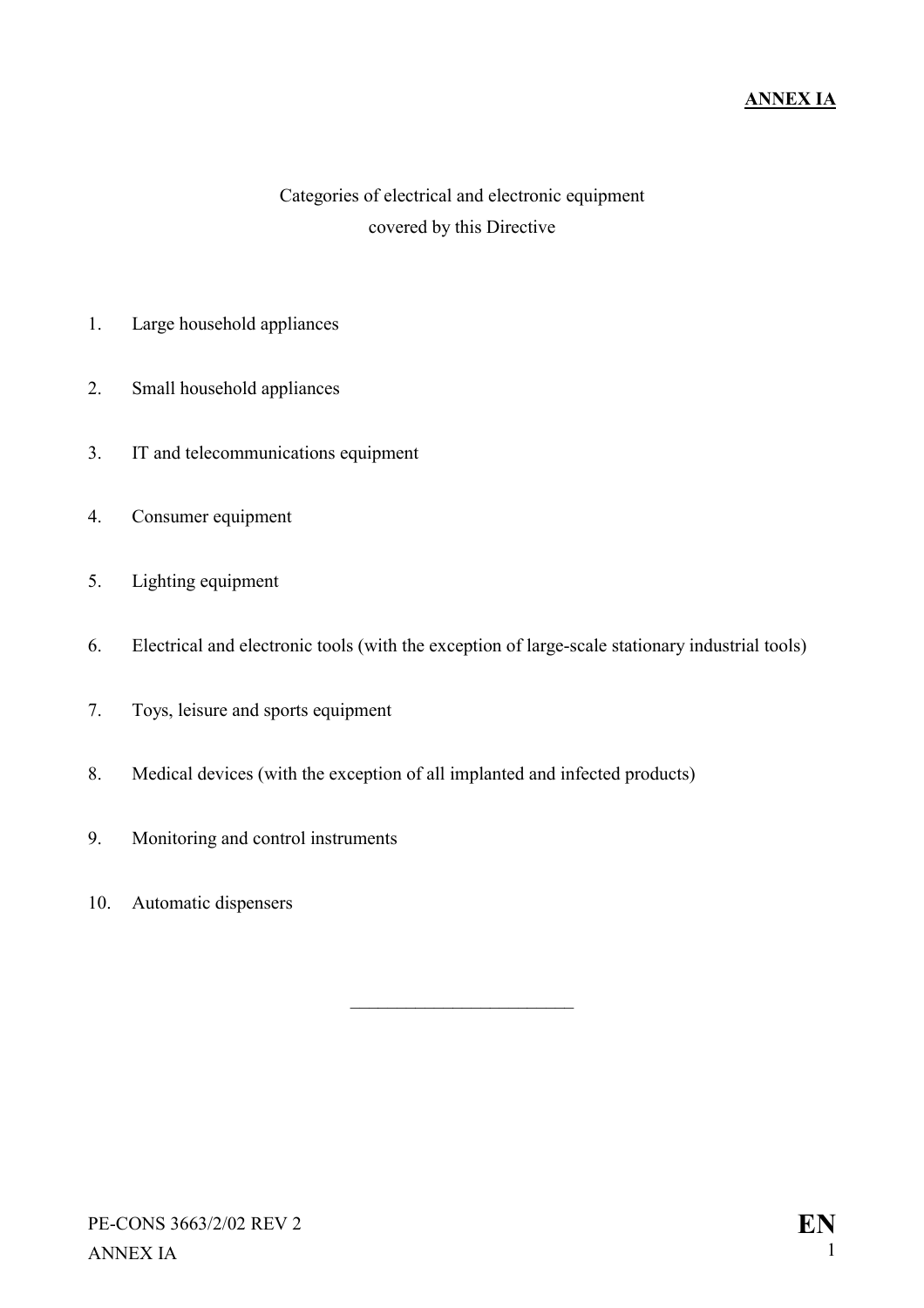List of products which shall be taken into account for the purpose of this Directive and which fall under the categories of Annex IA

1. Large household appliances

Large cooling appliances Refrigerators Freezers Other large appliances used for refrigeration, conservation and storage of food

Washing machines

Clothes dryers

Dish washing machines

Cooking

Electric stoves

Electric hot plates

**Microwaves** 

Other large appliances used for cooking and other processing of food

Electric heating appliances Electric radiators Other large appliances for heating rooms, beds, seating furniture

Electric fans Air conditioner appliances Other fanning, exhaust ventilation and conditioning equipment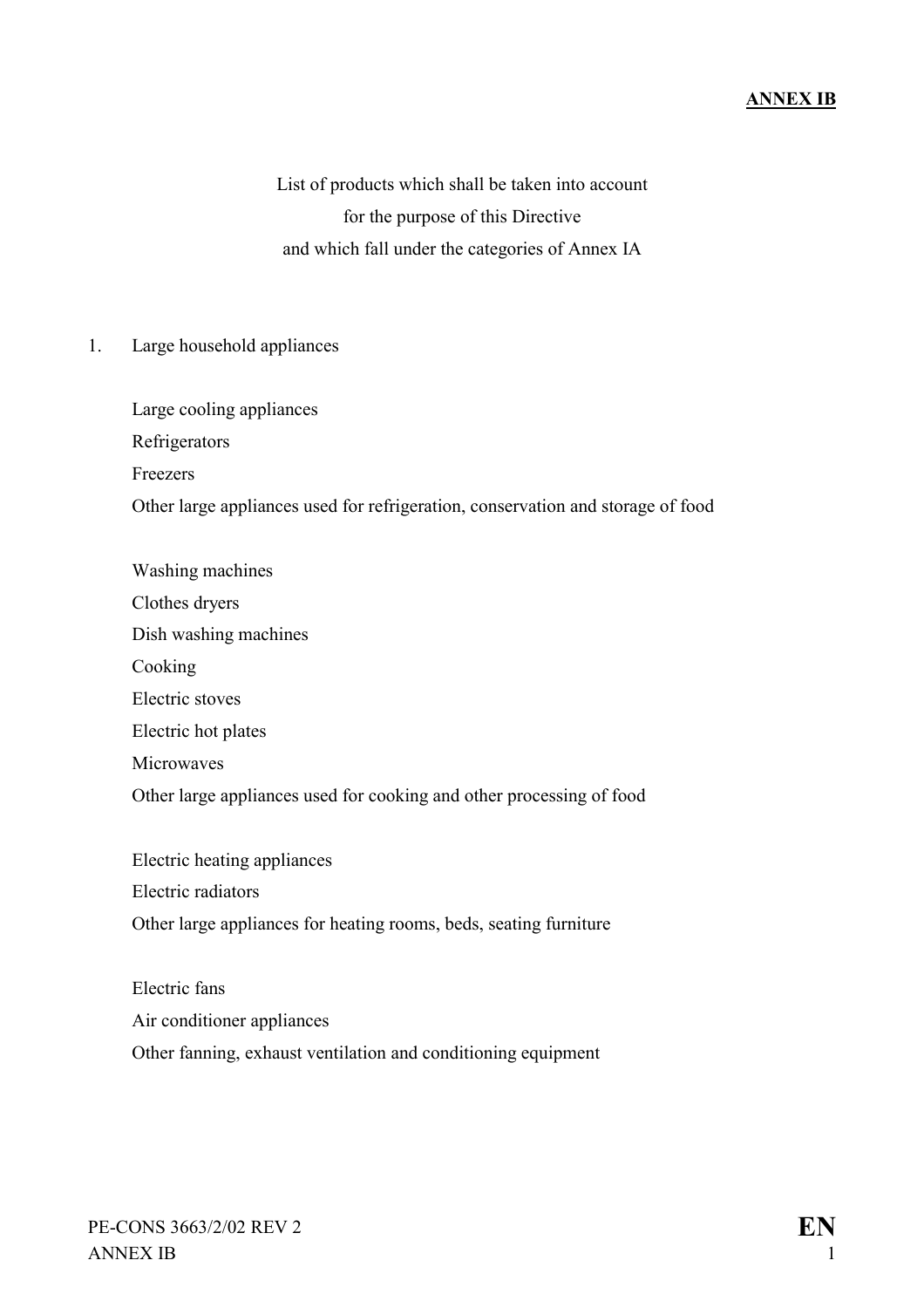#### 2. Small household appliances

#### Vacuum cleaners

Carpet sweepers

Other appliances for cleaning

Appliances used for sewing, knitting, weaving and other processing for textiles Irons and other appliances for ironing, mangling and other care of clothing

#### Toasters

Fryers

Grinders, coffee machines and equipment for opening or sealing containers or packages

Electric knives

Appliances for hair-cutting, hair drying, tooth brushing, shaving, massage and other body care appliances

Clocks, watches and equipment for the purpose of measuring, indicating or registering time Scales

#### 3. IT and telecommunications equipment

Centralised data processing: Mainframes Minicomputers Printer units Personal computing: Personal computers (CPU, mouse, screen and keyboard included) Lap-top computers (CPU, mouse, screen and keyboard included) Note-book computers Note-pad computers **Printers**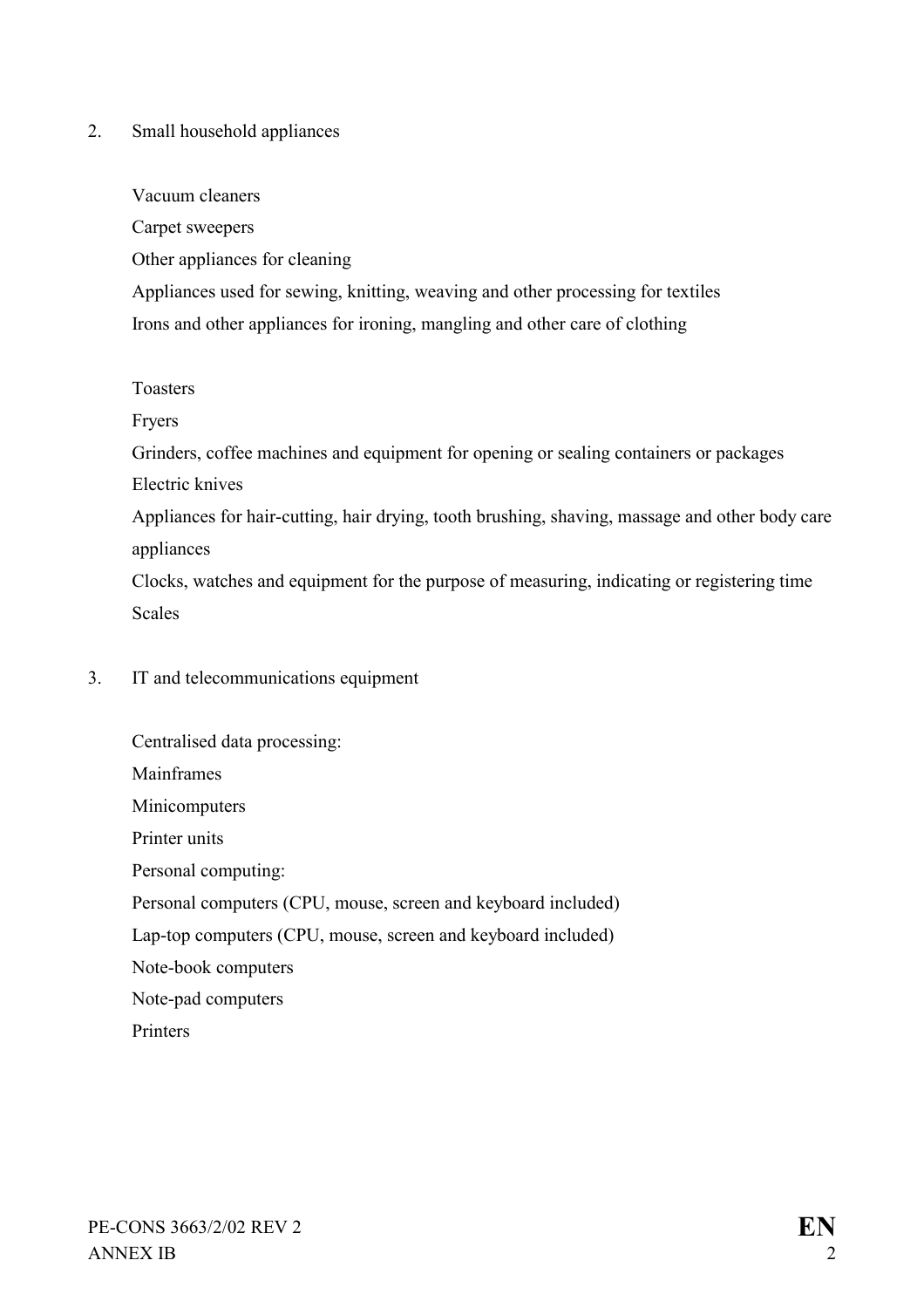Copying equipment

Electrical and electronic typewriters

Pocket and desk calculators

and other products and equipment for the collection, storage, processing, presentation or

communication of information by electronic means

User terminals and systems

Facsimile

Telex

Telephones

Pay telephones

Cordless telephones

Cellular telephones

Answering systems

and other products or equipment of transmitting sound, images or other information by telecommunications

#### 4. Consumer equipment

Radio sets Television sets Videocameras Video recorders Hi-fi recorders Audio amplifiers Musical instruments And other products or equipment for the purpose of recording or reproducing sound or images, including signals or other technologies for the distribution of sound and image than

by telecommunications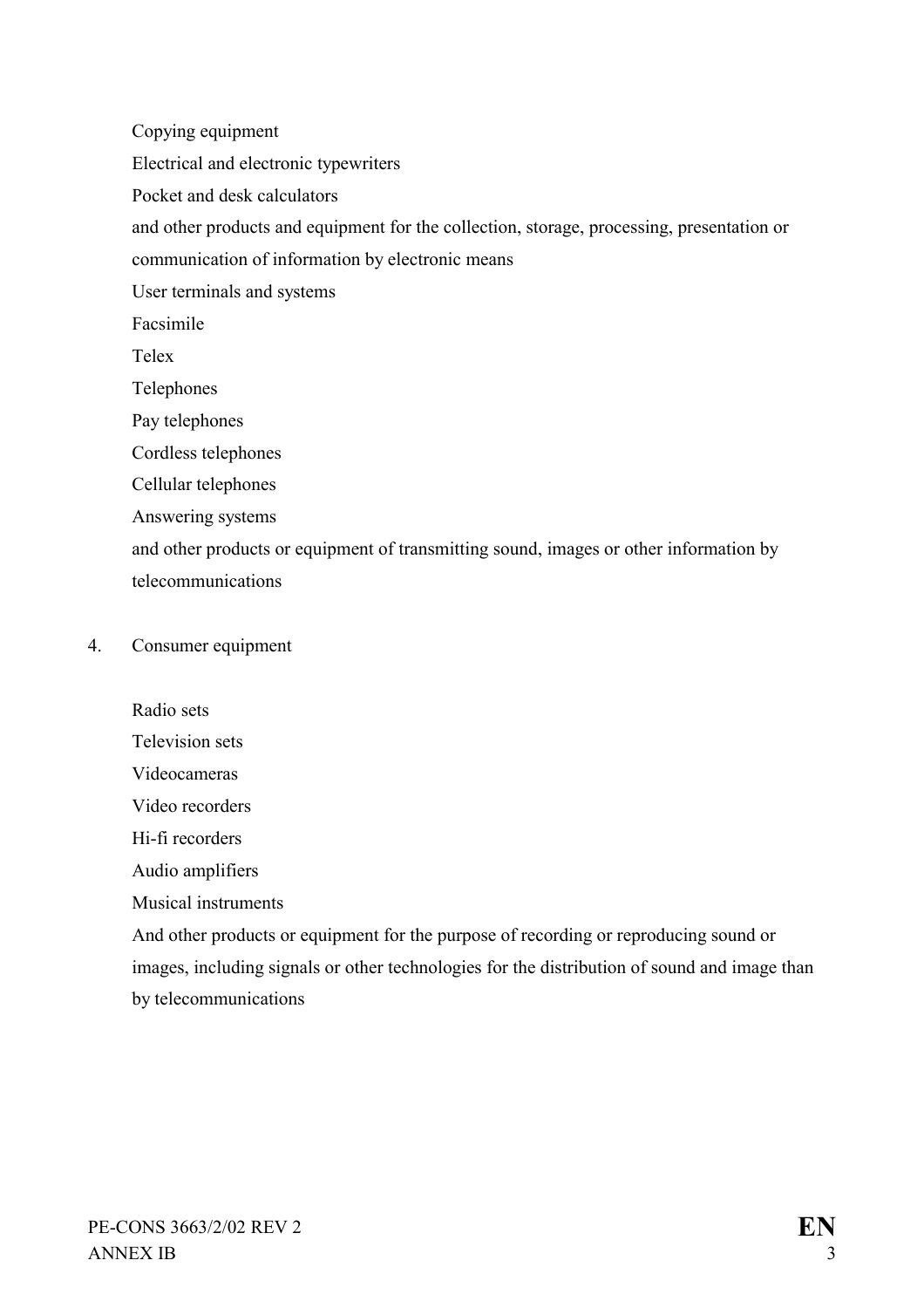#### 5. Lighting equipment

Luminaires for fluorescent lamps with the exception of luminaires in households Straight fluorescent lamps Compact fluorescent lamps High intensity discharge lamps, including pressure sodium lamps and metal halide lamps Low pressure sodium lamps Other lighting or equipment for the purpose of spreading or controlling light with the exception of filament bulbs

6. Electrical and electronic tools (with the exception of large-scale stationary industrial tools)

#### Drills

Saws

Sewing machines

Equipment for turning, milling, sanding, grinding, sawing, cutting, shearing, drilling, making holes, punching, folding, bending or similar processing of wood, metal and other materials Tools for riveting, nailing or screwing or removing rivets, nails, screws or similar uses Tools for welding, soldering or similar use Equipment for spraying, spreading, dispersing or other treatment of liquid or gaseous substances by other means

Tools for mowing or other gardening activities

7. Toys, leisure and sports equipment

Electric trains or car racing sets Hand-held video game consoles Video games Computers for biking, diving, running, rowing, etc. Sports equipment with electric or electronic components Coin slot machines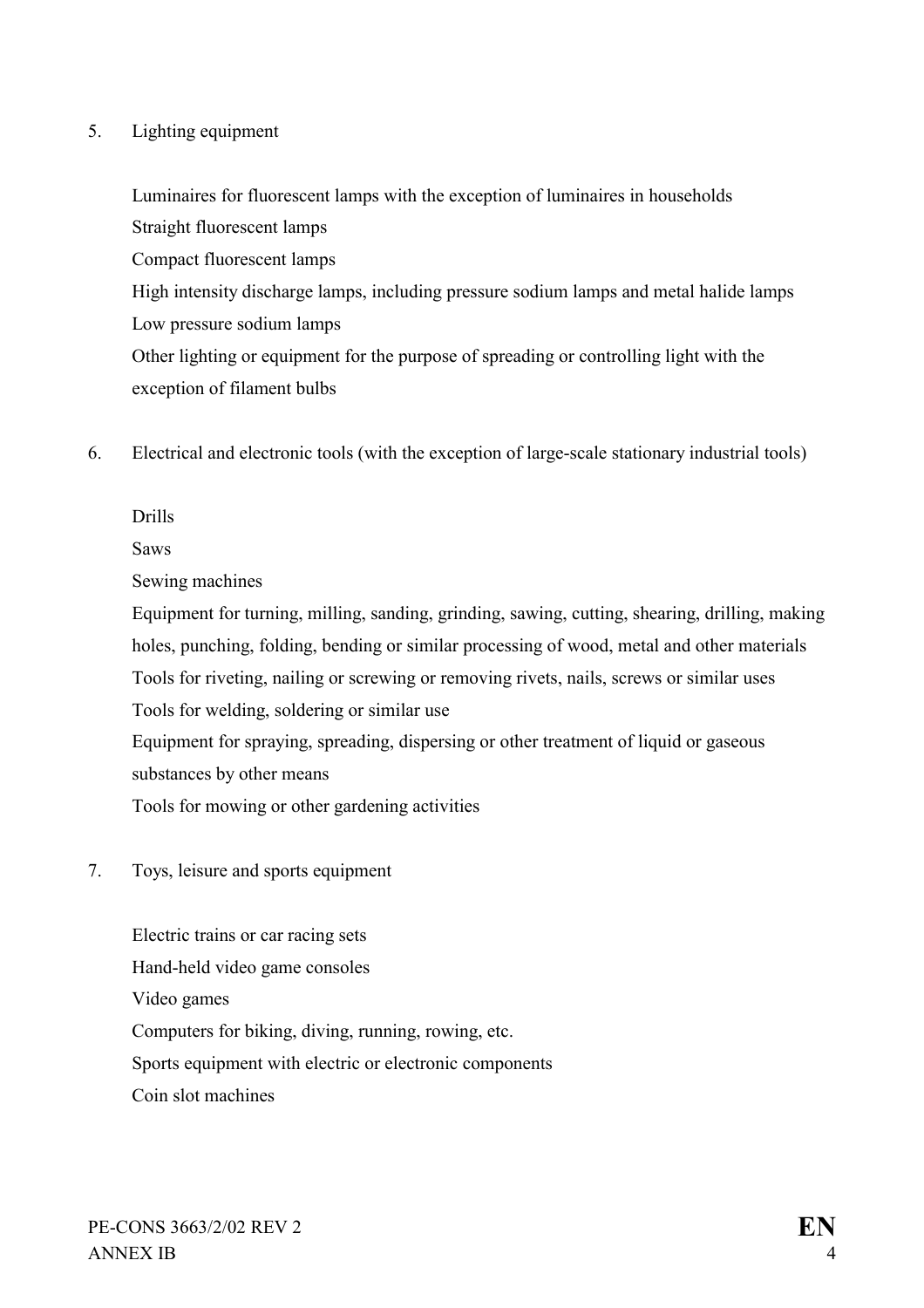8. Medical devices (with the exception of all implanted and infected products)

Radiotherapy equipment Cardiology Dialysis Pulmonary ventilators Nuclear medicine Laboratory equipment for in-vitro diagnosis Analysers Freezers Fertilization tests Other appliances for detecting, preventing, monitoring, treating, alleviating illness, injury or disability 9. Monitoring and control instruments

Smoke detector Heating regulators Thermostats Measuring, weighing or adjusting appliances for household or as laboratory equipment Other monitoring and control instruments used in industrial installations (e.g. in control panels)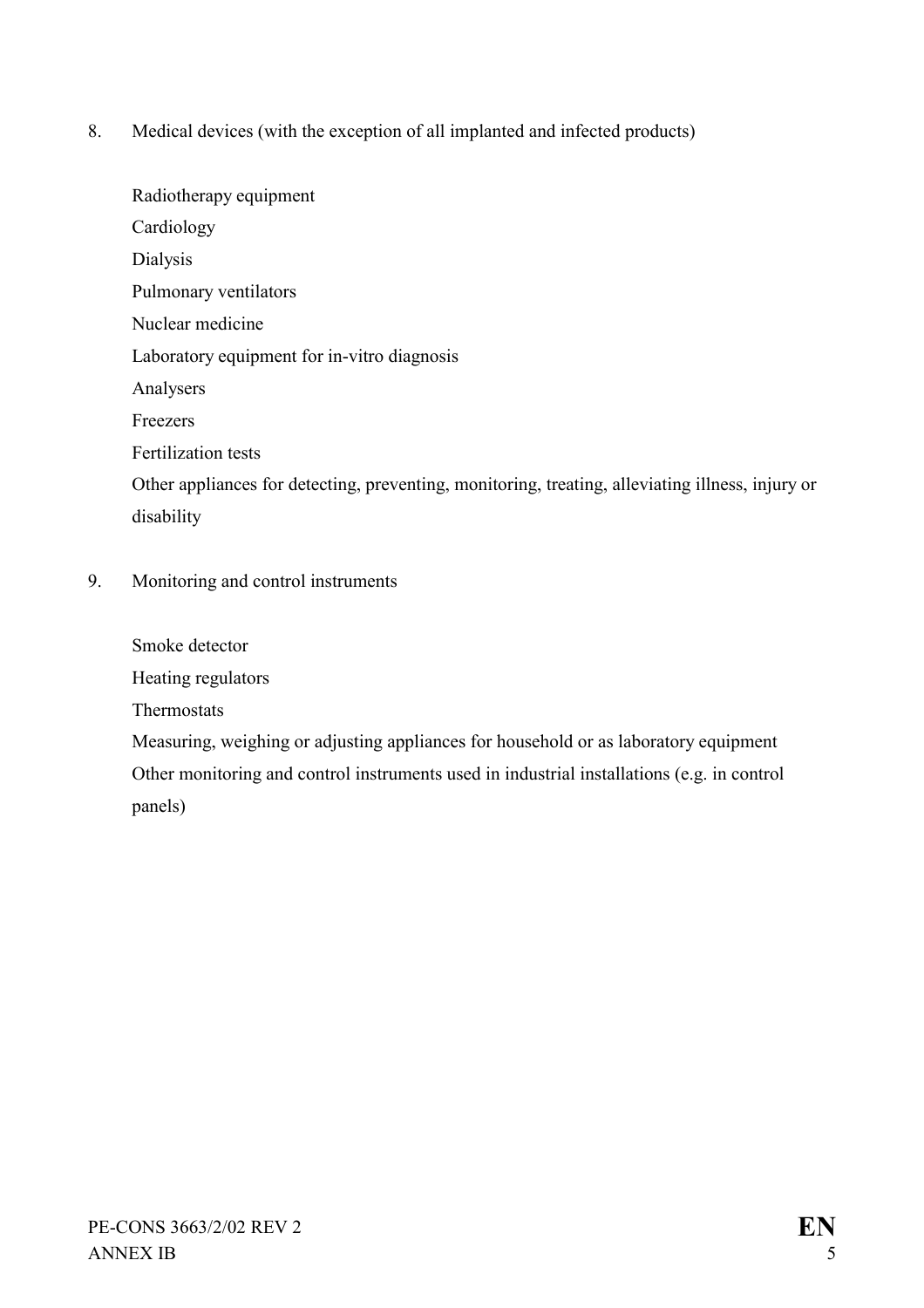# 10. Automatic dispensers

Automatic dispensers for hot drinks Automatic dispensers for hot or cold bottles or cans Automatic dispensers for solid products Automatic dispensers for money All appliances which deliver automatically all kind of products

 $\mathcal{L}_\text{max}$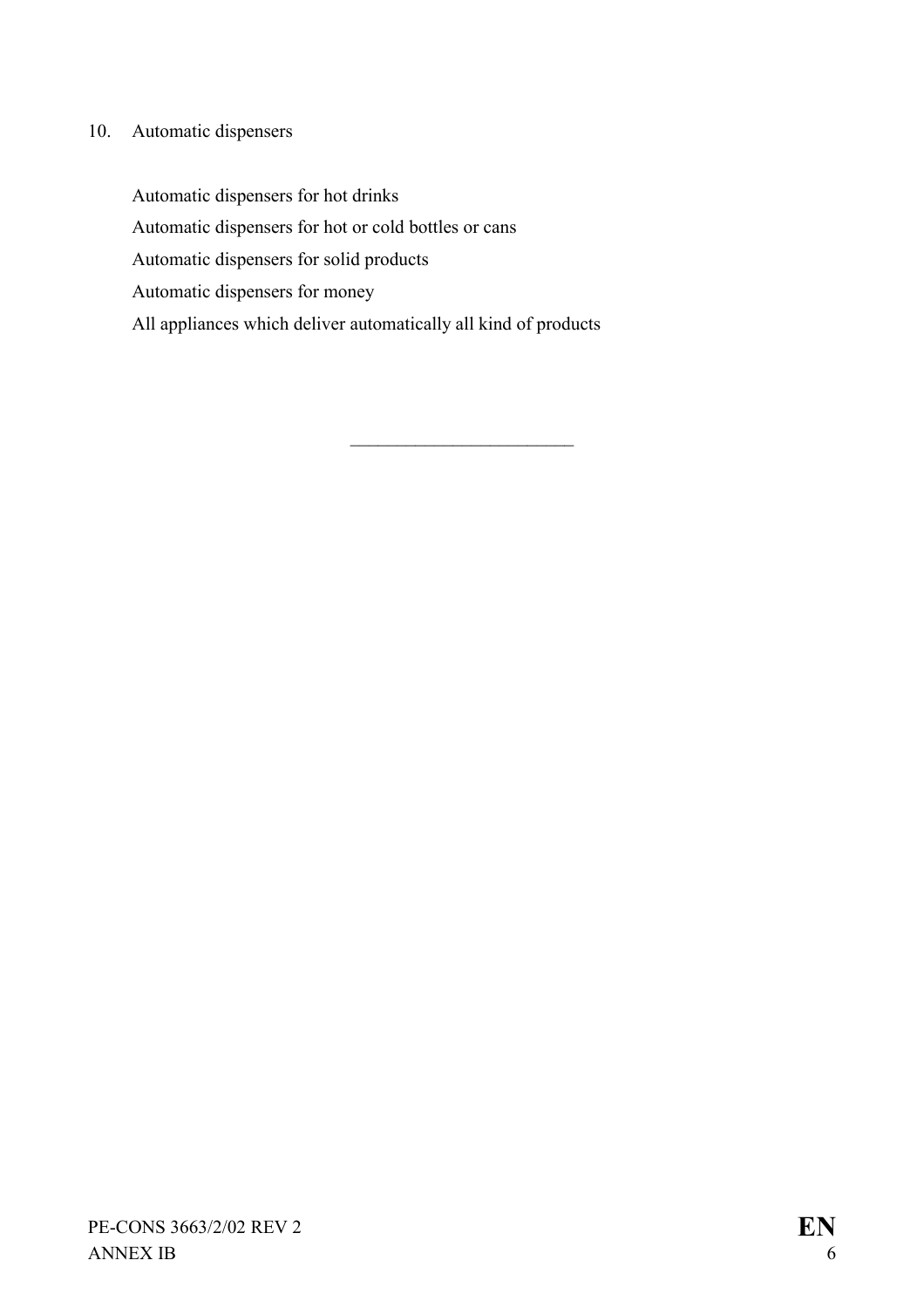# **ANNEX II**

Selective treatment for materials and components of waste electrical and electronic equipment in accordance with Article 6(1)

- 1. As a minimum the following substances, preparations and components have to be removed from any separately collected WEEE:
	- -Polychlorinated biphenyls (PCB) containing capacitors in accordance with Council Directive 96/59/EC of 16 September 1996 on the disposal of polychlorinated biphenyls and polychlorinated terphenyls (PCB/PCT) **[1](#page-43-0)**
	- -Mercury containing components, such as switches or backlighting lamps
	- -**Batteries**
	- -Printed circuit boards of mobile phones generally, and of other devices if the surface of the printed circuit board is greater than 10 square centimetres
	- -Toner cartridges, liquid and pasty, as well as colour toner
	- -Plastic containing brominated flame retardants
	- -Asbestos waste and components which contain asbestos
	- -Cathode ray tubes
	- -Chlorofluorocarbons (CFC), hydrochlorofluorocarbons (HCFC) or hydrofluorocarbons (HFC), hydrocarbons (HC)
	- -Gas discharge lamps
	- -Liquid crystal displays (together with their casing where appropriate) of a surface greater than 100 square centimetres and all those back-lighted with gas discharge lamps
	- -External electric cables

<span id="page-43-0"></span> **1** OJ L 243, 24.9.1996, p. 31.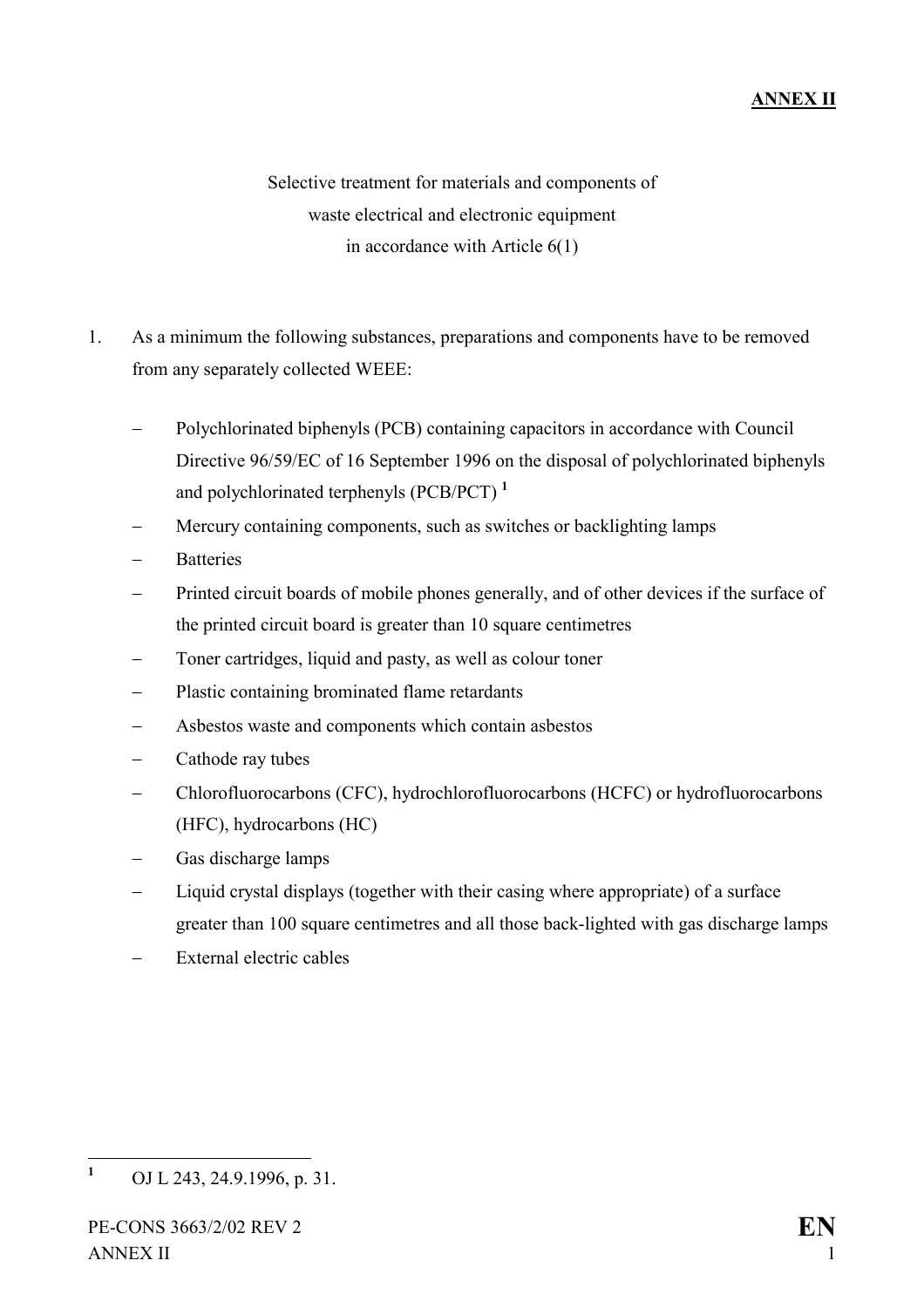- - Components containing refractory ceramic fibres as described in Commission Directive 97/69/EC of 5 December 1997 adapting to technical progress Council Directive 67/548/EEC relating to the classification, packaging and labelling of dangerous substances **[1](#page-44-0)**
- - Components containing radioactive substances with the exception of components that are below the exemption thresholds set in Article 3 of and Annex I to Council Directive 96/29/Euratom of 13 May 1996 laying down basic safety standards for the protection of the health of workers and the general public against the dangers arising from ionising radiation **[2](#page-44-1)**
- - Electrolyte capacitors containing substances of concern (height > 25 mm,  $diameter > 25$  mm or proportionately similar volume)

These substances, preparations and components shall be disposed of or recovered in compliance with Article 4 of Directive 75/442/FEC.

2. The following components of WEEE that is separately collected have to be treated as indicated:

- -Cathode ray tubes: The fluorescent coating has to be removed
- - Equipment containing gases that are ozone depleting or have a global warming potential (GWP) above 15, such as those contained in foams and refrigeration circuits: the gases must be properly extracted and properly treated. Ozone-depleting gases must be treated in accordance with Regulation (EC) No 2037/2000 of the European Parliament and of the Council of 29 June 2000 on substances that deplete the ozone layer **[3](#page-44-2)** .
- -Gas discharge lamps: The mercury shall be removed.

<span id="page-44-0"></span> **1** OJ L 343, 13.12.1997, p. 19.

<span id="page-44-1"></span>**<sup>2</sup>** OJ L 159, 29.6.1996, p. 1.

<span id="page-44-2"></span>**<sup>3</sup>** OJ L 244, 29.9.2000, p. 1. Regulation as last amended by Regulation (EC) No 2039/2000 (OJ L 244, 29.9.2000, p. 26).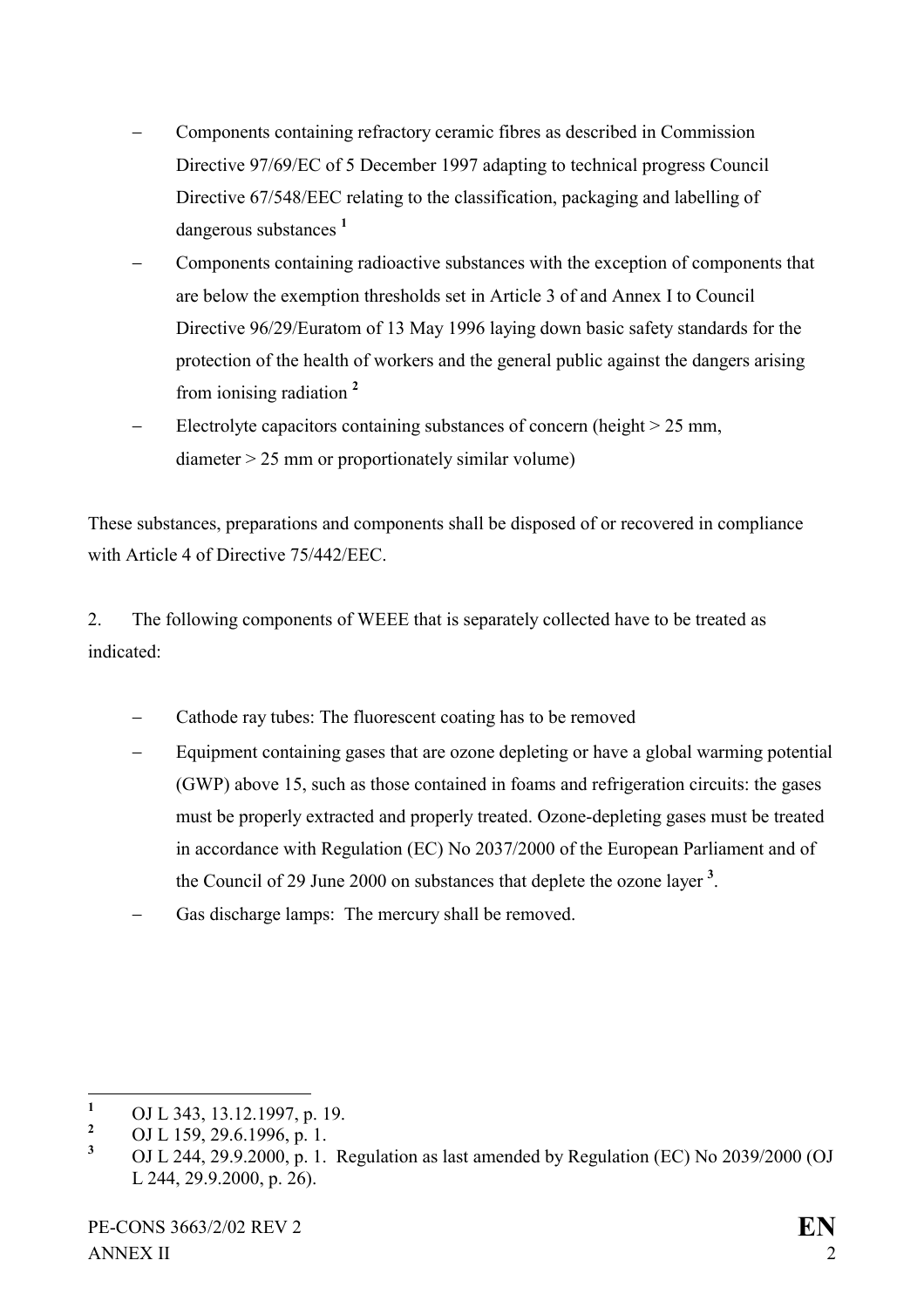- 3. Taking into account environmental considerations and the desirability of re-use and recycling, paragraphs 1 and 2 shall be applied in such a way that environmentally-sound re-use and recycling of components or whole appliances is not hindered.
- 4. Within the procedure referred to in Article 14(2), the Commission shall evaluate as a matter of priority whether the entries regarding:

 $\overline{\phantom{a}}$  , where  $\overline{\phantom{a}}$ 

- printed circuit boards for mobile phones, and
- liquid crystal displays

are to be amended.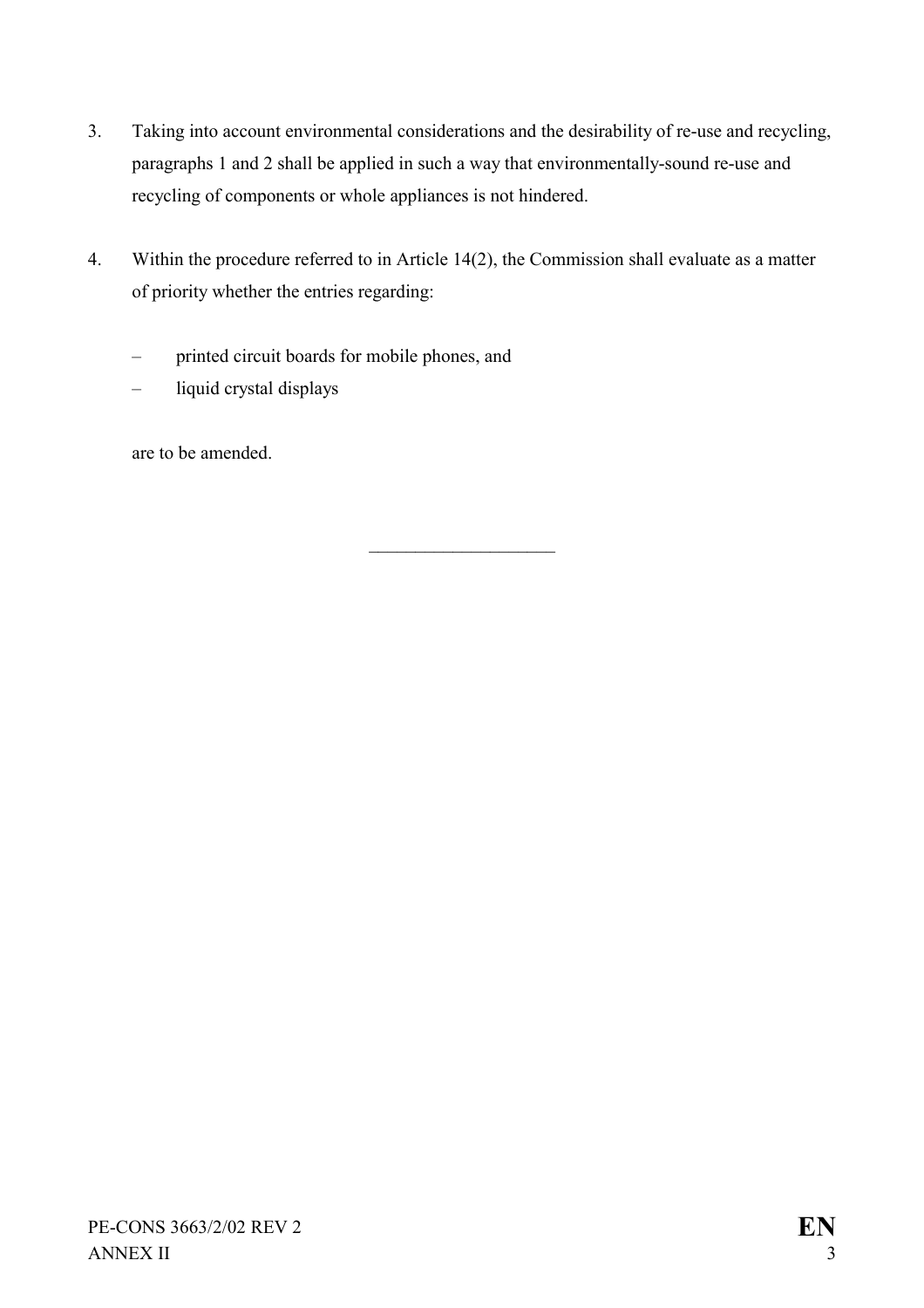Technical requirements in accordance with Article 6(3)

- 1. Sites for storage (including temporary storage) of WEEE prior to their treatment (without prejudice to the requirements of Directive 1999/31/EC):
	- Impermeable surfaces for appropriate areas with the provision of spillage collection facilities and, where appropriate, decanters and cleanser-degreasers
	- Weatherproof covering for appropriate areas
- 2. Sites for treatment of WEEE:
	- Balances to measure the weight of the treated waste
	- Impermeable surfaces and waterproof covering for appropriate areas with the provision of spillage collection facilities and, where appropriate, decanters and cleanser-degreasers
	- Appropriate storage for disassembled spare parts
	- Appropriate containers for storage of batteries, PCBs/PCTs containing capacitors and other hazardous waste such as radioactive waste
	- Equipment for the treatment of water in compliance with health and environmental regulations

 $\overline{\phantom{a}}$  , where  $\overline{\phantom{a}}$  , where  $\overline{\phantom{a}}$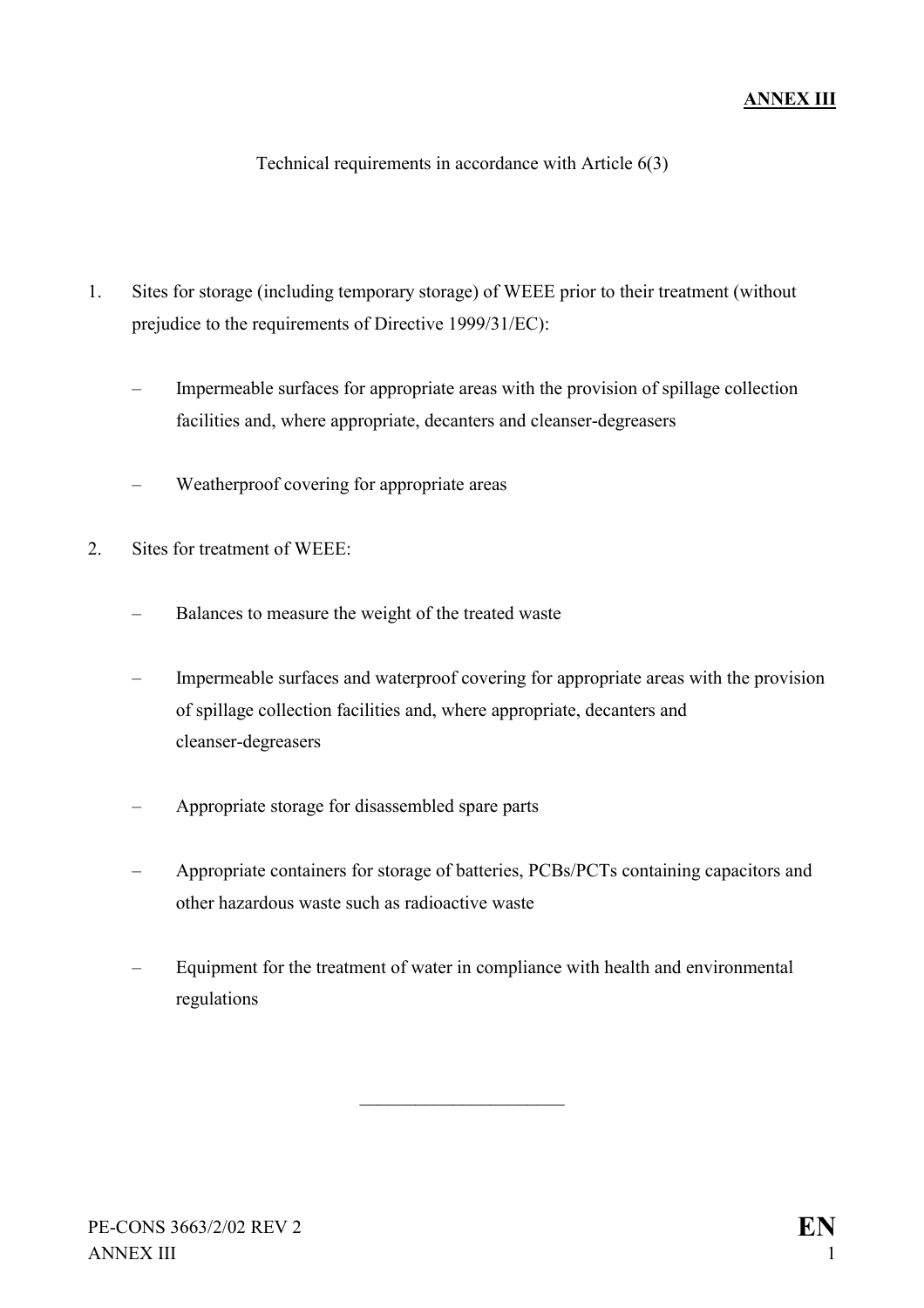### **ANNEX IV**

Symbol for the marking of electrical and electronic equipment

The symbol indicating separate collection for electrical and electronic equipment consists of the crossed-out wheeled bin, as shown below. The symbol must be printed visibly, legibly and indelibly.



 $\overline{a}$